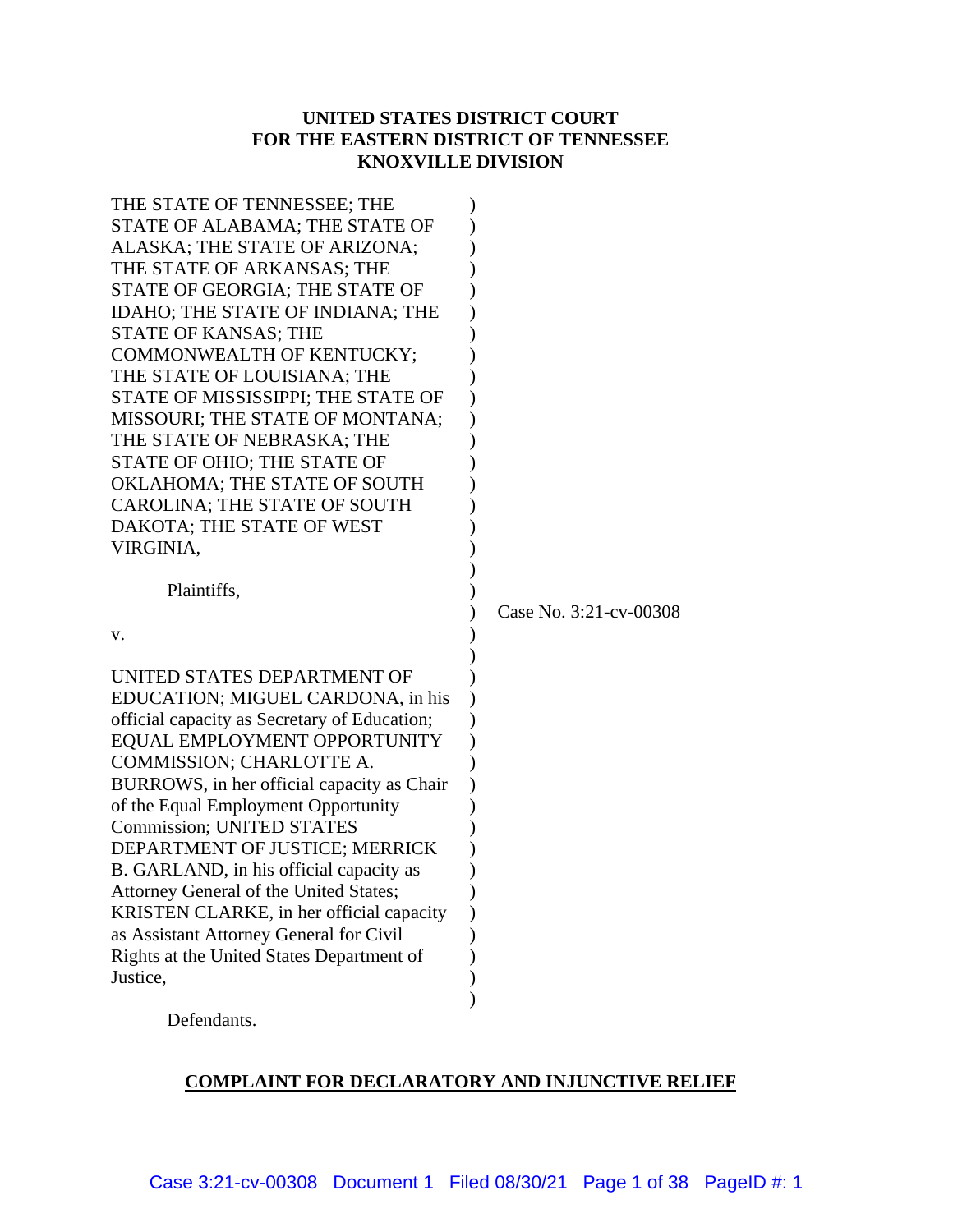#### **INTRODUCTION**

1. President Biden directed federal agencies to rewrite federal law to implement the Administration's policy of "prevent[ing] and combat[ing] discrimination on the basis of gender identity or sexual orientation." Exec. Order No. 13,988, 86 Fed. Reg. 7023-25 (Jan. 20, 2021). In response, the Department of Education ("Department") and Equal Employment Opportunity Commission ("EEOC"), each flouting procedural requirements in their rush to overreach, issued "interpretations" of federal antidiscrimination law far beyond what the statutory text, regulatory requirements, judicial precedent, and the Constitution permit.

2. The Department and EEOC claim that their interpretations are required by the Supreme Court's decision in *Bostock v. Clayton County*, 140 S. Ct. 1731 (2020). But *Bostock*  was a narrow decision. The Court held only that terminating an employee "simply for being homosexual or transgender" constitutes discrimination "because of ... sex" under Title VII of the Civil Rights Act of 1964, 42 U.S.C. § 2000e-2. *Bostock*, 140 S. Ct. at 1737-38 (quoting 42 U.S.C. § 2000e-2(a)(1)).

3. The Department interpreted a prohibition on discrimination "on the basis of sex" in Title IX of the Education Amendments Act of 1972, 20 U.S.C. § 1681(a), to encompass discrimination based on sexual orientation or gender identity, notwithstanding that Title IX expressly permits sex separation on the basis of biological sex, *see id.* § 1686, and that *Bostock* expressly disclaimed any intent to interpret other federal or state laws that prohibit sex discrimination, 140 S. Ct. at 1753.

4. The Department compounded that erroneous interpretation by issuing further guidance in a "Fact Sheet" that similarly disregards Title IX's plain text. Among other things, the guidance warns that the Department can launch an investigation if a school prevents a student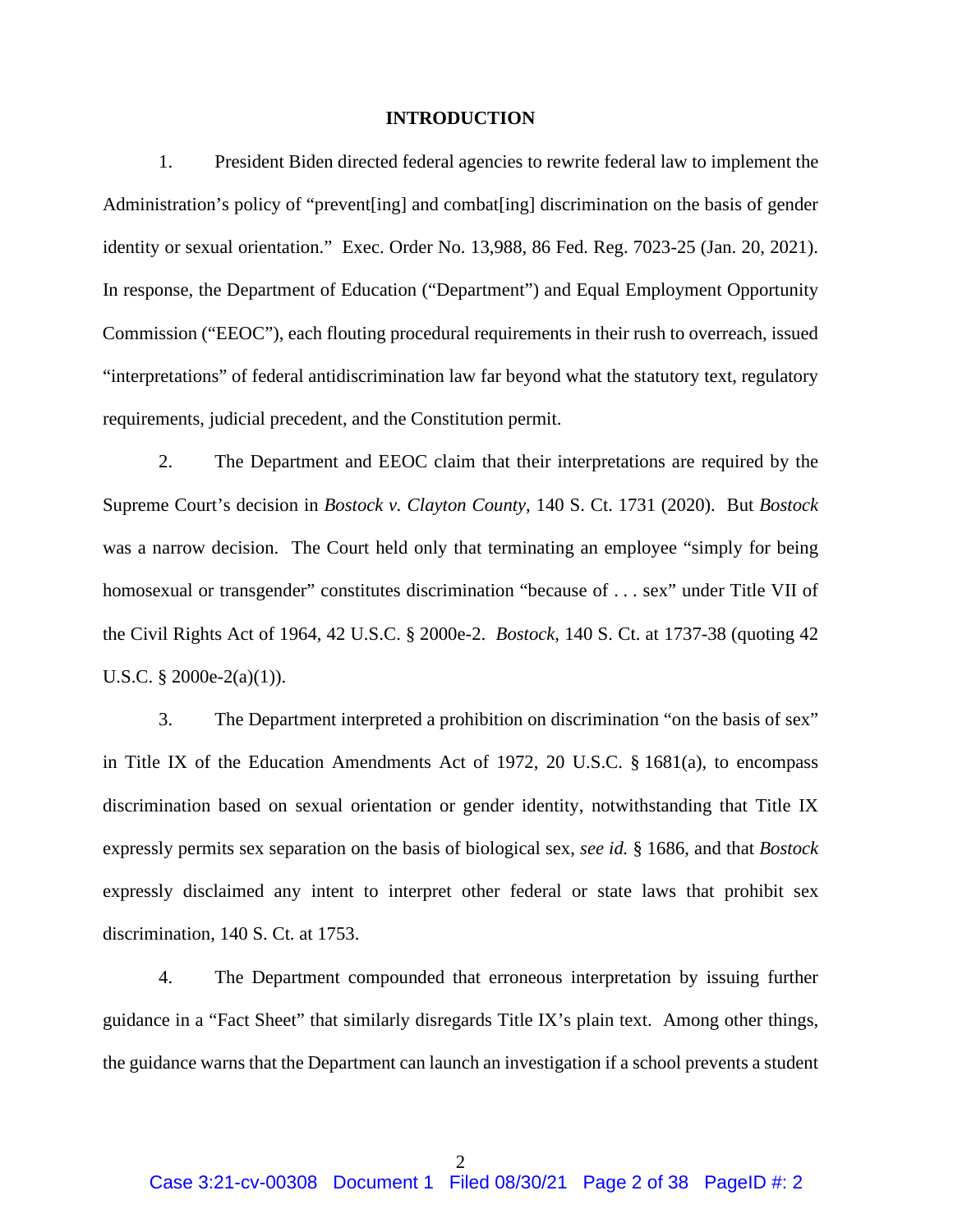from joining an athletic team or using the restroom that corresponds to the student's gender identity, or if a student's peers decline to use the student's preferred pronouns.

5. The EEOC Chair unilaterally issued a "technical assistance document" declaring, among other things, that requiring transgender employees to use the shower, locker room, or restroom that corresponds to their biological sex, or to adhere to the dress code that corresponds to their biological sex, constitutes discrimination under Title VII (which the EEOC administers and enforces in part), notwithstanding that the Supreme Court expressly declined to "prejudge" those issues. *Id.*

6. This recent guidance from the Department and the EEOC concerns issues of enormous importance to the States, employers, educational institutions, employees, students, and other individual citizens. The guidance purports to resolve highly controversial and localized issues such as whether employers and schools may maintain sex-separated showers and locker rooms, whether schools must allow biological males to compete on female athletic teams, and whether individuals may be compelled to use another person's preferred pronouns. But the agencies have no authority to resolve those sensitive questions, let alone to do so by executive fiat without providing any opportunity for public participation.

7. Plaintiffs—the States of Tennessee, Alabama, Alaska, Arizona, Arkansas, Georgia, Idaho, Indiana, Kansas, Kentucky, Louisiana, Mississippi, Missouri, Montana, Nebraska, Ohio, Oklahoma, South Carolina, South Dakota, and West Virginia—sue to prevent the agencies from usurping authority that properly belongs to Congress, the States, and the people and to eliminate the nationwide confusion and upheaval that the agencies' recent guidance has inflicted on States and other regulated entities.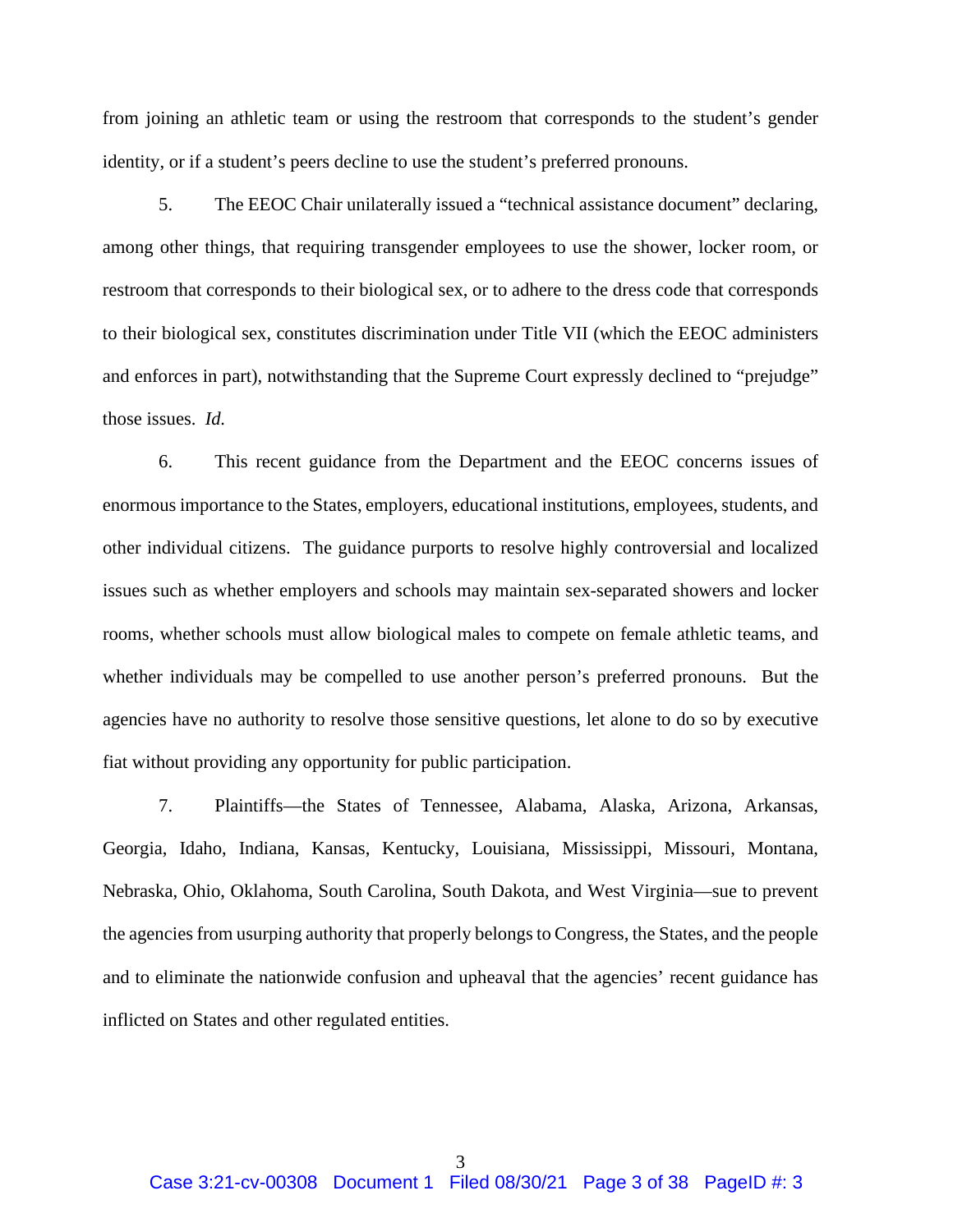#### **PARTIES**

8. Plaintiff the State of Tennessee is a sovereign State and an employer subject to the requirements of Title VII.

9. Tennessee is home to political subdivisions and other employers that are subject to the requirements of Title VII.

10. Tennessee's legislature is constitutionally obligated to "provide for the maintenance, support and eligibility standards of a system of free public schools." Tenn. Const. art. XI, § 12. Tennessee's state board of education is responsible for developing "rules, policies, standards, and guidelines . . . that are necessary for the proper operation of public education in pre-kindergarten through grade twelve." Tenn. Code Ann. § 49-1-102(a).

11. Tennessee's legislature may also "establish and support . . . postsecondary educational institutions, including public institutions of higher learning." Tenn. Const. art. XI, § 12. Tennessee currently has 51 public institutions of higher learning, including nine public universities, two special-purpose institutes, 13 community colleges, and 27 colleges of applied technology.

12. Tennessee operates educational programs and activities that receive federal funding and thus are subject to Title IX's requirements. For example, the Tennessee Department of Education directly operates state special schools that receive federal funding, including the Tennessee School for the Blind; the Tennessee School for the Deaf, which has three campuses; and the Alvin C. York Agricultural Institute. Tennessee's public universities also receive federal funding.

13. Tennessee is also home to nearly 150 "local education agencies"*—*i.e., school districts—that are created or authorized by Tennessee's legislature, Tenn. Code Ann. § 49-1- 103, and receive federal funding and thus are subject to Title IX's requirements, as well as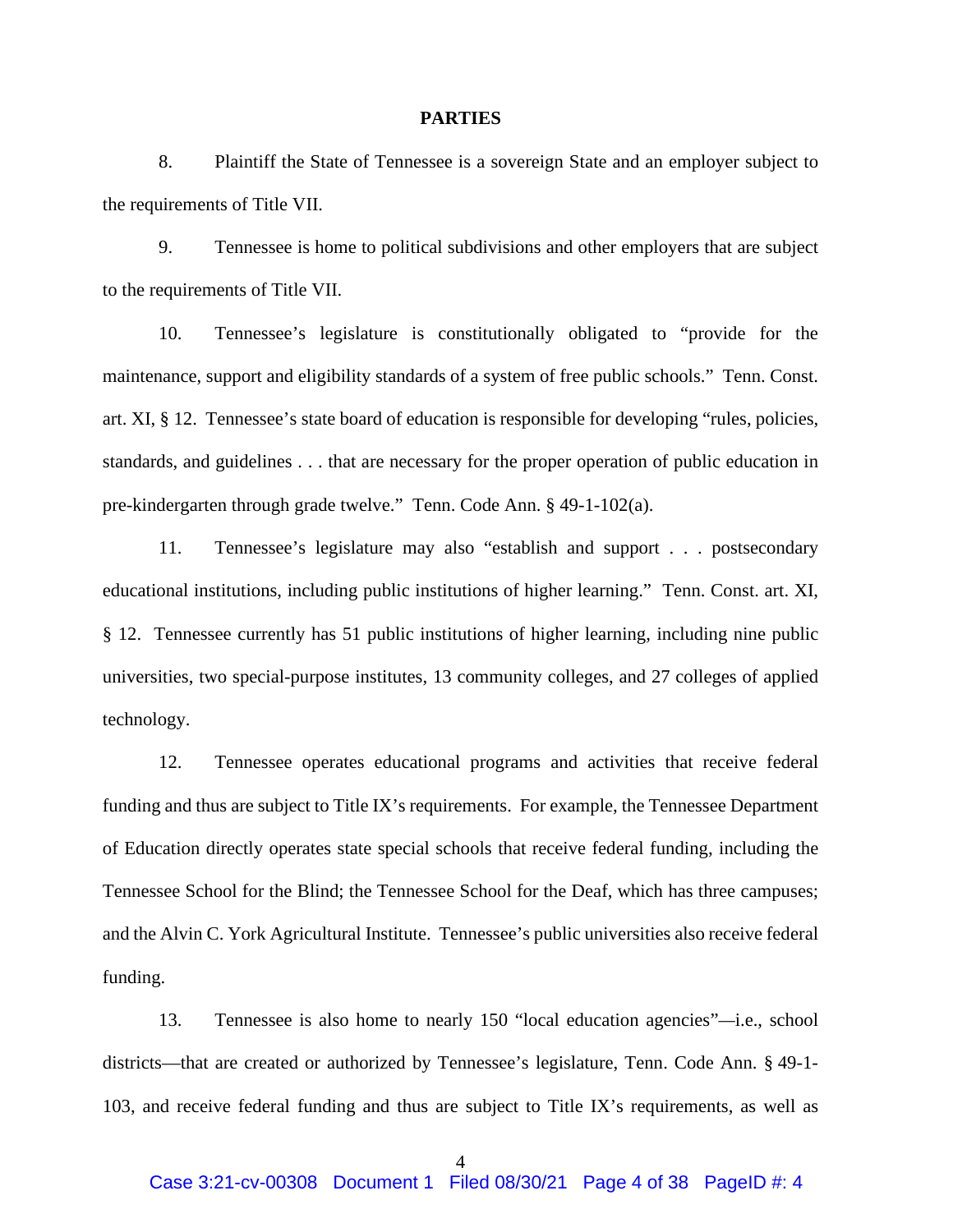numerous private educational institutions that receive federal funding and thus are subject to Title IX's requirements.

14. In fiscal year 2020-2021, educational programs and activities in Tennessee that are funded through the Tennessee Department of Education are estimated to have received approximately \$1.5 billion in federal funding. During the same period, public higher educational institutions in Tennessee are estimated to have received approximately \$88 million in federal funding.

15. Plaintiffs the States of Alabama, Alaska, Arizona, Arkansas, Georgia, Idaho, Indiana, Kansas, Kentucky, Louisiana, Mississippi, Missouri, Montana, Nebraska, Ohio, Oklahoma, South Carolina, South Dakota, and West Virginia likewise are employers that are subject to the requirements of Title VII and oversee and operate educational institutions and other educational programs and activities that receive federal funding and thus are subject to the requirements of Title IX.

16. Plaintiffs the States of Alabama, Alaska, Arizona, Arkansas, Georgia, Idaho, Indiana, Kansas, Kentucky, Louisiana, Mississippi, Missouri, Montana, Nebraska, Ohio, Oklahoma, South Carolina, South Dakota, and West Virginia are also home to political subdivisions and other employers that are subject to the requirements of Title VII and to local school districts and private educational institutions that are subject to the requirements of Title IX.

17. Defendant United States Department of Education is an executive agency of the federal government responsible for enforcement and administration of Title IX. 20 U.S.C. §§ 3411, 3441.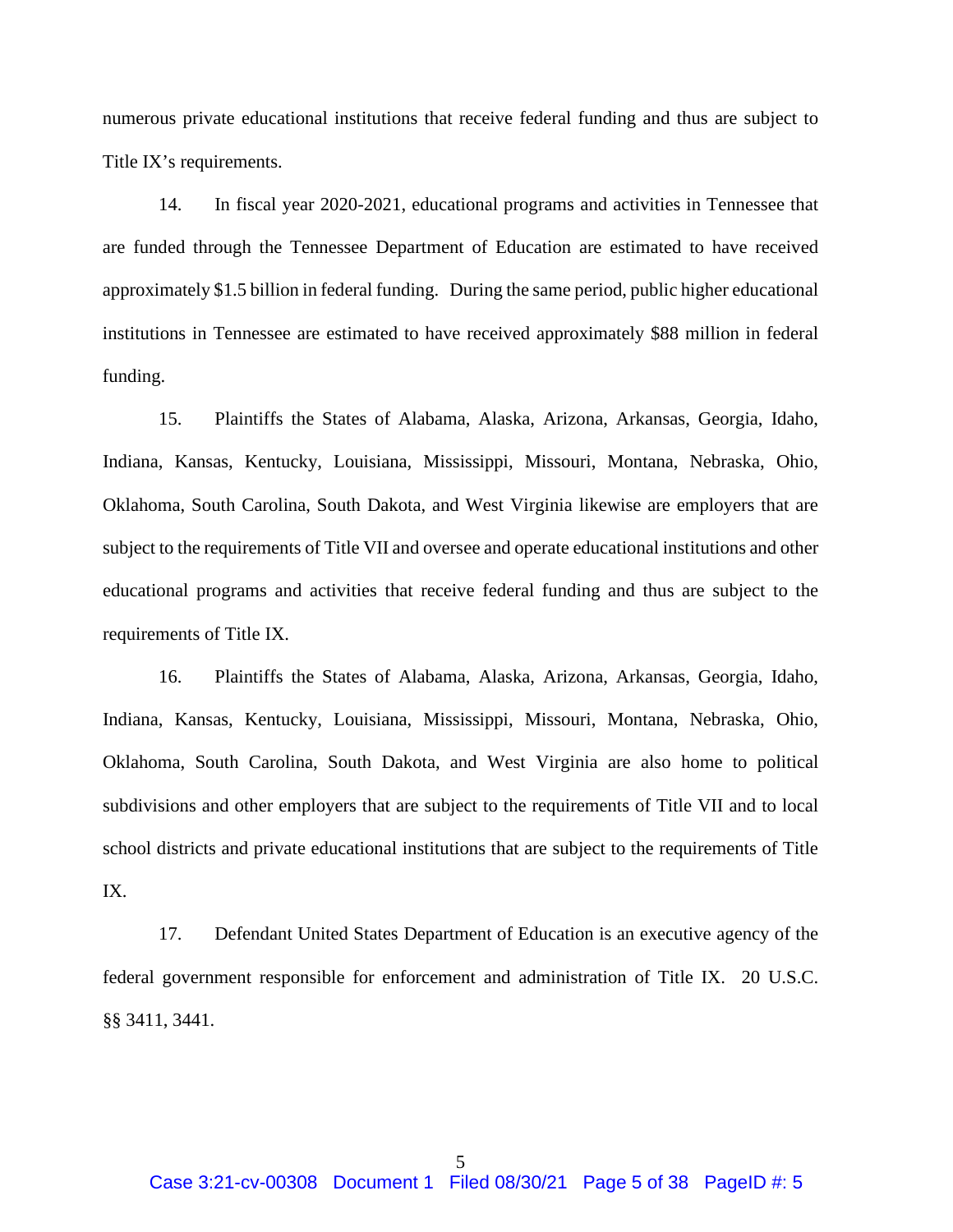18. Defendant Miguel Cardona is the United States Secretary of Education and is responsible for the operation of the Department of Education. *Id.* § 3411. He is sued in his official capacity.

19. Defendant Equal Employment Opportunity Commission is a federal agency charged with limited enforcement of, among other things, Title VII. 42 U.S.C. § 2000e-6.

20. Defendant Charlotte A. Burrows is the Chair of the EEOC. As Chair, she is responsible for implementation and administration of EEOC policy. She is sued in her official capacity.

21. Defendant United States Department of Justice ("DOJ") is an executive agency of the United States and is responsible for the enforcement of, among other things, Title VII. 42 U.S.C. § 2000e-6. DOJ also has the authority to enforce Title IX. Exec. Order No. 12,250, 28 C.F.R. part 41, app. A (1980).

22. Defendant Merrick B. Garland is the Attorney General of the United States and is responsible for the operation of the DOJ. He is sued in his official capacity.

23. Defendant Kristen Clarke is the Assistant Attorney General for Civil Rights at DOJ. She is assigned the responsibility to bring enforcement actions under Titles VII and IX. 28 C.F.R. § 42.412. She is sued in her official capacity.

#### **JURISDICTION AND VENUE**

24. This Court has federal-question jurisdiction under 28 U.S.C. § 1331, because this case concerns whether the Department and the EEOC acted in compliance with the Administrative Procedure Act and other federal laws.

25. This Court has jurisdiction under 28 U.S.C. § 1346, because this case involves a claim against agencies and employees of the federal government.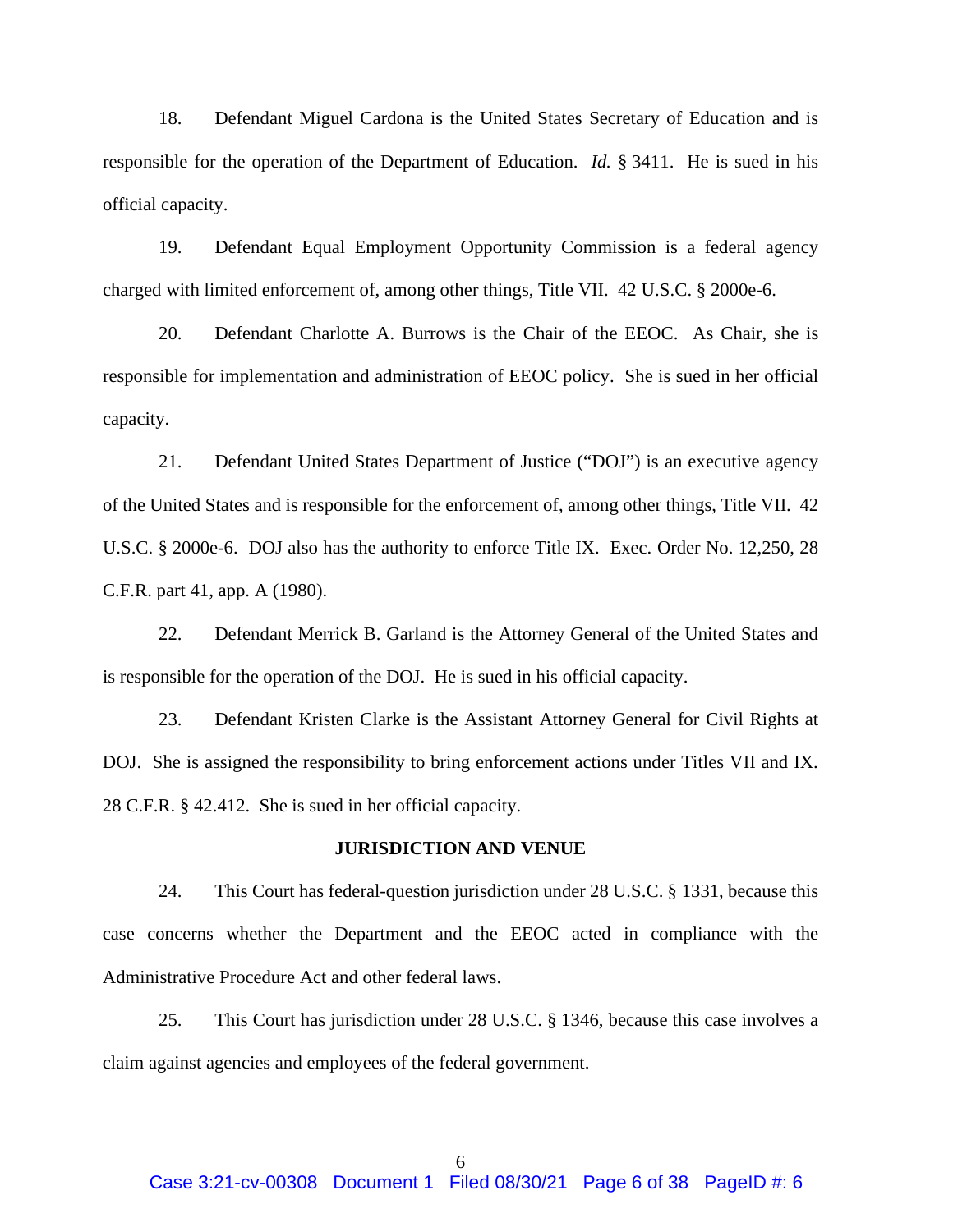26. This Court has jurisdiction under 28 U.S.C. § 1361, because the Court has jurisdiction over any case "to compel an officer or employee of the United States or any agency thereof to perform a duty owed to the plaintiff."

27. Venue is proper in this Court under 28 U.S.C. § 1391(e)(1), because (1) Plaintiff Tennessee resides in this District; (2) Tennessee's agencies and employees subject to the agency actions at issue reside in the District; and (3) "a substantial part of the events or omissions giving rise to [Tennessee's] claim occurred" in this District.

28. This Court has the authority to grant Plaintiffs the relief they request under the Administrative Procedure Act, 5 U.S.C. §§ 705-06; the Declaratory Judgment Act, 28 U.S.C. §§ 2201-02; and 28 U.S.C. § 1361.

#### **FACTUAL ALLEGATIONS**

# **A. The Supreme Court Narrowly Held in** *Bostock v. Clayton County* **That Terminating an Employee Simply for Being Homosexual or Transgender Constitutes Sex Discrimination Under Title VII.**

29. In *Bostock*, the U.S. Supreme Court held that Title VII's prohibition on employment discrimination "because of [an] individual's ... sex," 42 U.S.C. § 2000e-2(a)(1), includes terminating that individual simply for being homosexual or transgender, because under Title VII's precise wording—"[s]ex plays a necessary and undisguisable role" in such decisions, 140 S. Ct. at 1737.

30. "[O]ther federal or state laws that prohibit sex discrimination," such as Title IX, were not "before" the Court. *Id.* at 1753. The Court thus expressly declined to "prejudge" whether its decision in *Bostock* would "sweep beyond Title VII" to those other laws. *Id.*

31. Similarly, the Court declined to consider whether employer conduct other than terminating an employee simply because the employee is homosexual or transgender—for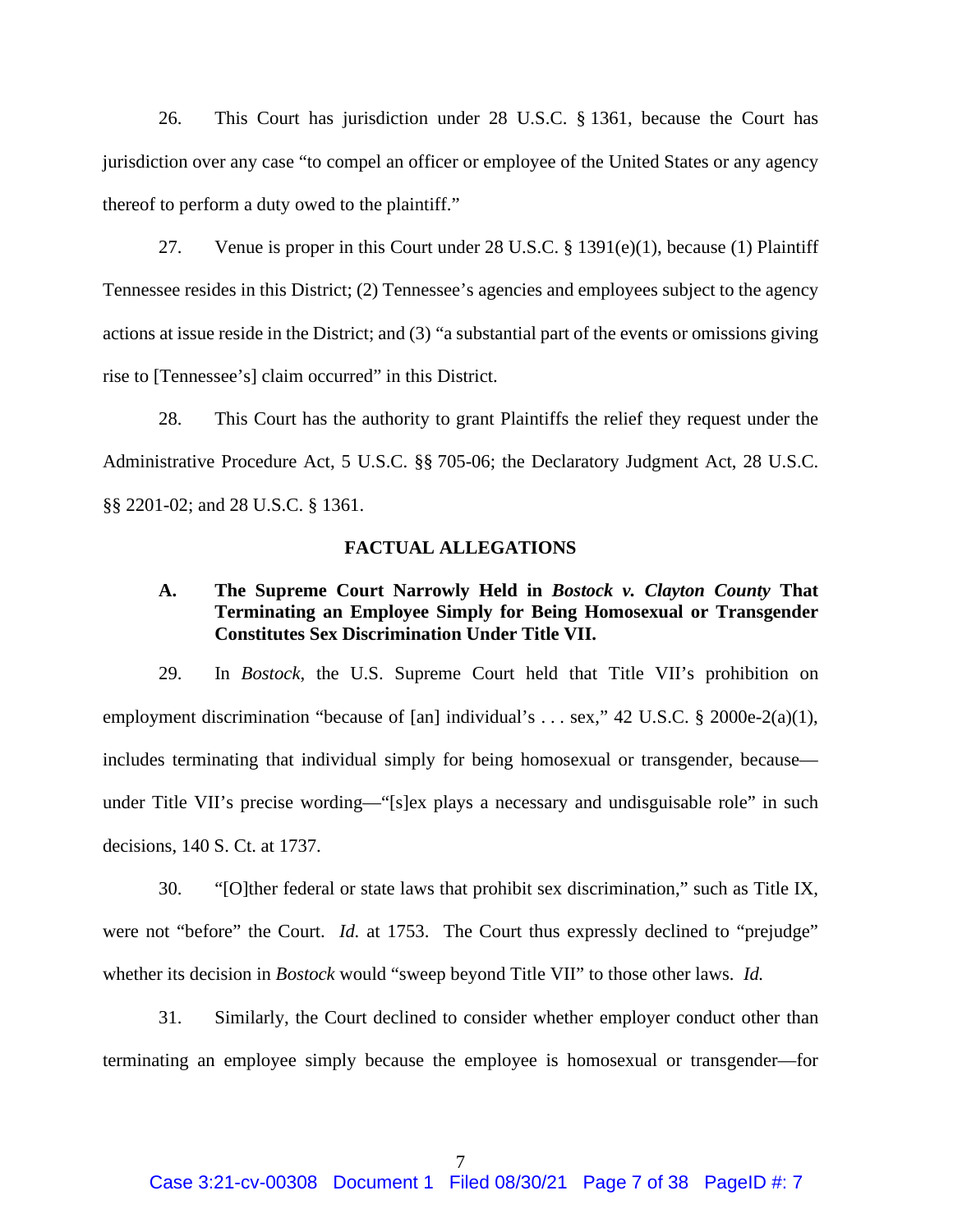example, "sex-segregated bathrooms, locker rooms, and dress codes"—would constitute actionable discrimination under Title VII. *Id.*

32. The Court assumed that "sex" in Title VII "refer[s] only to biological distinctions between male and female." *Id.* at 1739.

33. And the Court held that "because of" sex means "by reason of" or "on account of" sex. *Id.* (quoting *Univ. of Tex. Sw. Med. Ctr. v. Nassar*, 570 U.S. 338, 350 (2013)).

34. The Court concluded that Title VII's prohibition on discrimination because of sex imposes a "but-for" causation standard, which asks whether "a particular outcome would not have happened 'but for' the purported cause." *Id.* (quoting *Gross v. FBL Fin. Servs., Inc.*, 557 U.S. 167, 176 (2009)).

35. The Court noted that "but-for" causation standards "can be" "sweeping." *Id.*

36. In the context of Title VII's but-for causation standard, a "defendant cannot avoid liability just by citing some *other* factor that contributed to its challenged employment decision. So long as the plaintiff's sex was one but-for cause of that decision, that is enough to trigger the law." *Id.* (citing *Burrage v. United States*, 571 U.S. 204, 211-12 (2014)).

37. The Court did not consider or decide what Title IX's statutory phrase "on the basis of sex" means.

38. Nor did the Court address Title IX's safe harbor for sex-separated living facilities. *See* 20 U.S.C. § 1686; 34 C.F.R. § 106.33.

39. Nor did the Court consider or decide questions about any other statute or any other form of alleged discrimination.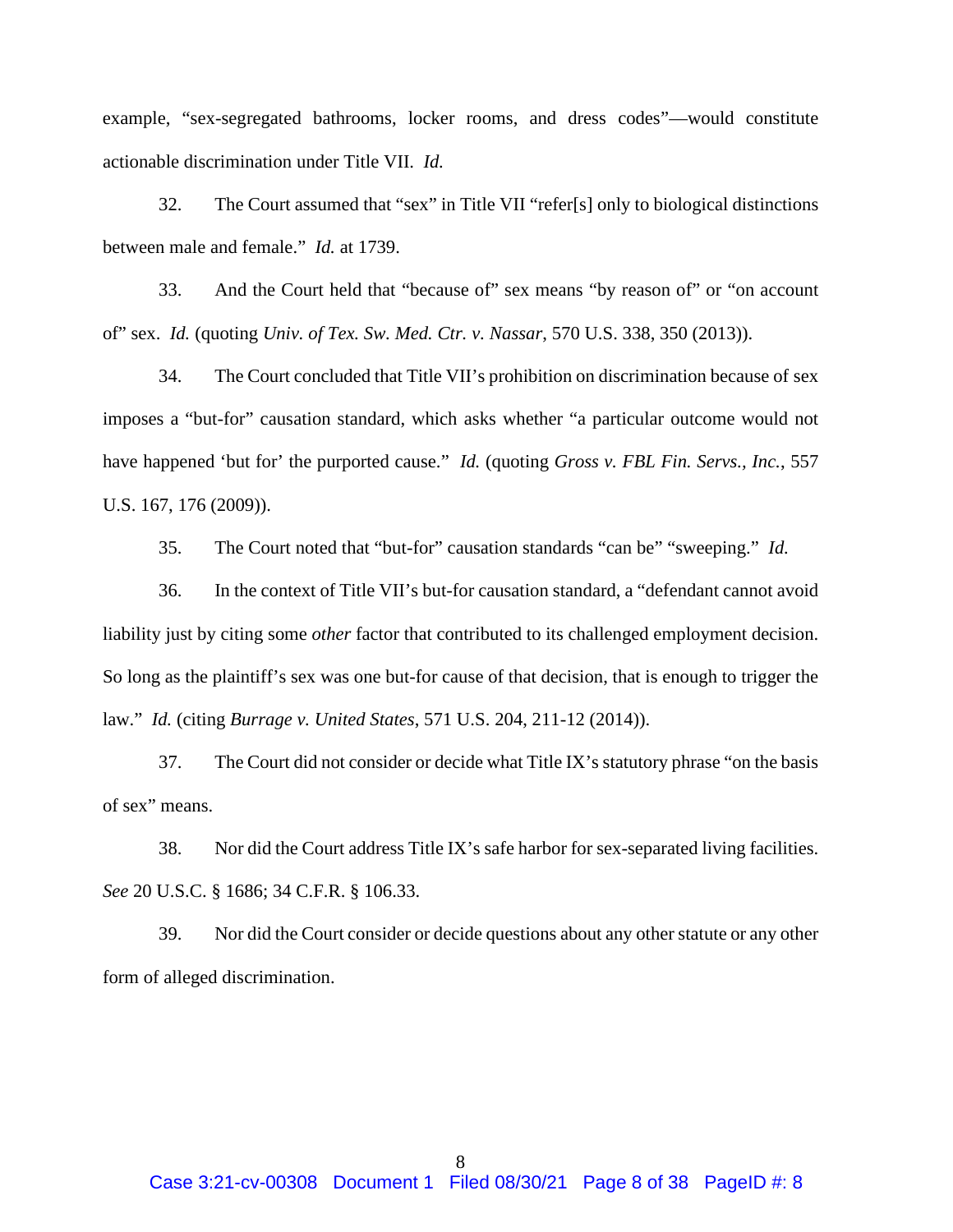**B. President Biden Directed Federal Agencies to Implement the Administration's Policy of Prohibiting Sexual Orientation and Gender Identity Discrimination by Unreasonably Interpreting Federal Antidiscrimination Laws.**

40. As one of his first official acts as President, President Biden declared that *Bostock*'s analysis changed the meaning of all federal law regarding sex discrimination: "Under *Bostock*'s reasoning, laws that prohibit sex discrimination—including Title IX of the Education Amendments of 1972, as amended (20 U.S.C. 1681 *et seq.*), the Fair Housing Act, as amended (42 U.S.C. 3601 *et seq.*), and section 412 of the Immigration and Nationality Act, as amended (8 U.S.C. 1522), along with their respective implementing regulations—prohibit discrimination on the basis of gender identity or sexual orientation, so long as the laws do not contain sufficient indications to the contrary." Exec. Order No. 13,988, 86 Fed. Reg. 7023-25 (Jan. 20, 2021).

41. Accordingly, President Biden directed federal agencies to "review all existing orders, regulations, guidance documents, policies, programs, or other agency actions" that either "(i) were promulgated or are administered by the agency under Title VII or any other statute or regulation that prohibits sex discrimination, including any that relate to the agency's own compliance with such statutes or regulations" or "(ii) are or may be inconsistent with the policy set forth" in the Executive Order. *Id.*

42. President Biden further directed that the "head of each agency shall, as soon as practicable, also consider whether there are additional actions that the agency should take to ensure that it is fully implementing the policy" set forth in the Executive Order. *Id.*

43. Finally, President Biden directed that, within "100 days of the date of this order, the head of each agency shall develop, in consultation with the Attorney General, as appropriate, a plan to carry out actions that the agency has identified." *Id.*

44. On March 26, 2021, the Civil Rights Division of the DOJ released a memorandum concluding that Title IX "prohibit[s] discrimination on the basis of gender identity and sexual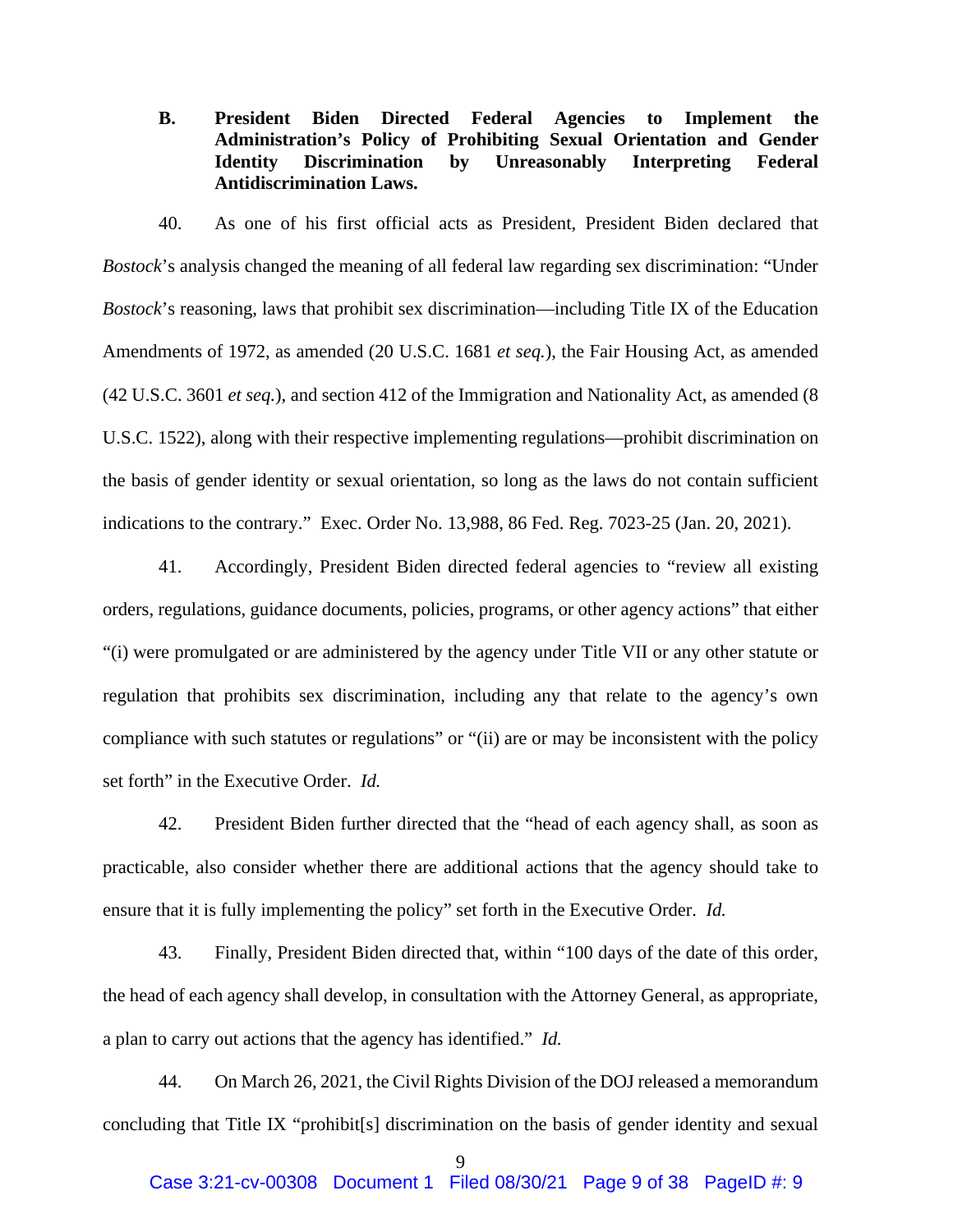orientation." U.S. Dep't of Justice, Memorandum Regarding Application of *Bostock v. Clayton County* to Title IX of the Education Amendments of 1972 (Mar. 26, 2021), https://bit.ly/2WpV5zq.

#### **C. Department of Education**

45. The Department of Education has engaged in at least two agency actions to implement President Biden's executive order.

46. *First*, on June 22, 2021, the Department published in the Federal Register its "Enforcement of Title IX of the Education Amendments of 1972 With Respect to Discrimination Based on Sexual Orientation and Gender Identity in Light of Bostock v. Clayton County." 86 Fed. Reg. 32,637 (June 22, 2021) ("Interpretation") (attached as Exhibit A).

47. The Department acknowledged that it "at times has stated that Title IX's prohibition on sex discrimination does not encompass discrimination based on sexual orientation and gender identity." *Id.*

48. In fact, *earlier this year*, the Department concluded that *Bostock* did not apply to Title IX or require a different interpretation of Title IX. *See* U.S. Dep't of Educ., Memorandum for Kimberly M. Richey Acting Assistant Secretary of the Office for Civil Rights Re: Bostock v. Clayton Cnty., 140 S. Ct. 1731 (2020) (Jan. 8, 2021), https://bit.ly/3mwKI7H.

49. The Department's current view, however, is that "Title IX Prohibits Discrimination Based on Sexual Orientation and Gender Identity." Interpretation, 86 Fed. Reg. at 32,637.

50. The Department's Interpretation relied heavily on *Bostock*'s analysis of Title VII. *See id.* at 32,637-38.

51. The Department applied *Bostock*'s Title VII interpretation to Title IX. *See id.* at 32,638 ("Bostock's Application to Title IX"); *see also id.* ("[T]he Department has determined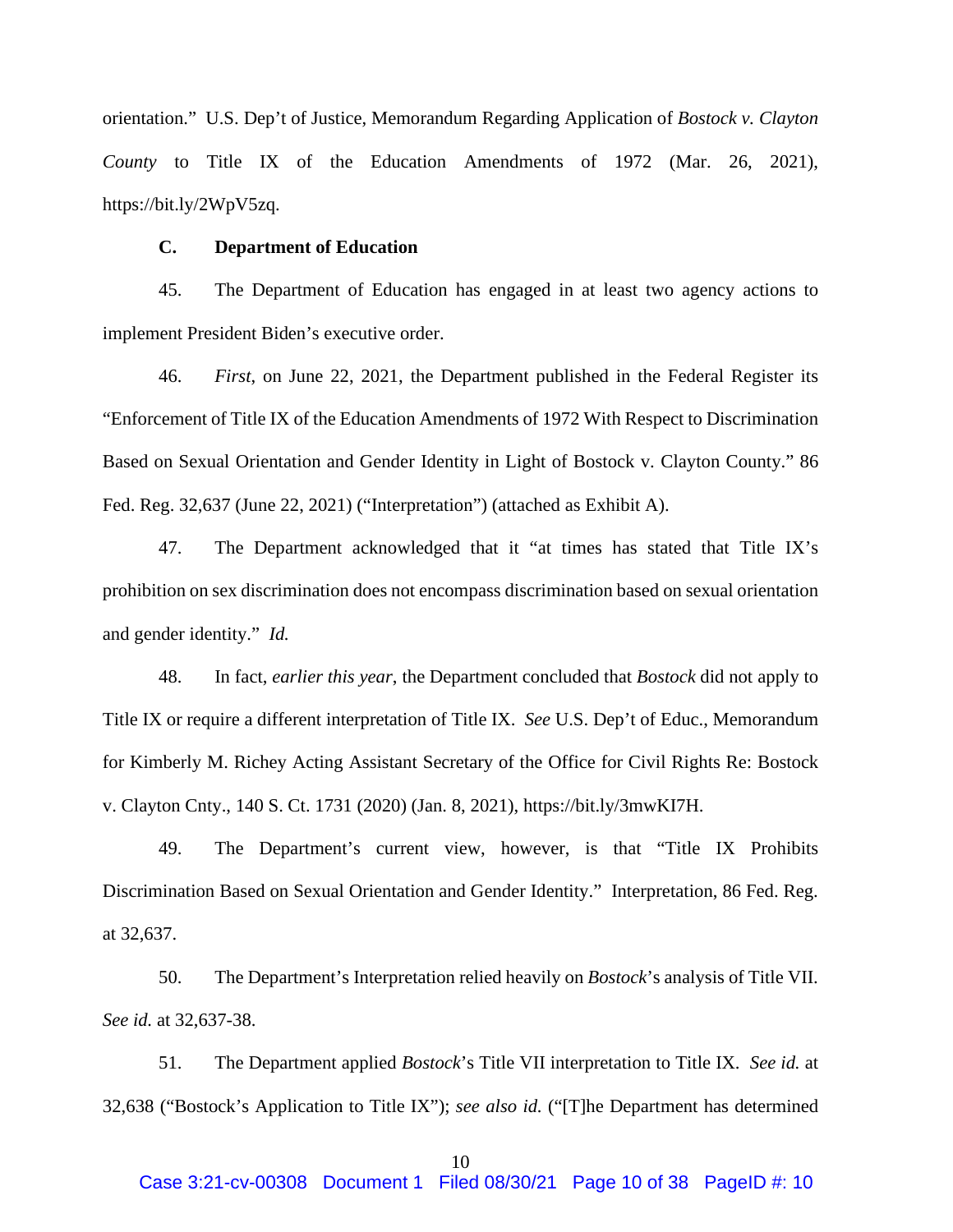that the interpretation of sex discrimination set out by the Supreme Court in *Bostock*—that discrimination 'because of . . . sex' encompasses discrimination based on sexual orientation and gender identity—properly guides the Department's interpretation of discrimination 'on the basis of sex' under Title IX and leads to the conclusion that Title IX prohibits discrimination based on sexual orientation and gender identity.").

52. The Department first concluded that "[t]here is textual similarity between Title

VII and Title IX." *Id.*

- 53. In fact, the texts of Title VII and Title IX are materially different:
	- **Title VII:** "It shall be an unlawful employment practice for an employer (1) to fail or refuse to hire or to discharge any individual, or otherwise to discriminate against any individual with respect to his compensation, terms, conditions, or privileges of employment, because of such individual's ...  $sex[]$  ...; or (2) to limit, segregate, or classify his employees or applicants for employment in any way which would deprive or tend to deprive any individual of employment opportunities or otherwise adversely affect his status as an employee, because of such individual's . . . sex . . . ." 42 U.S.C. § 2000e-2(a).
	- **Title IX:** "No person in the United States shall, on the basis of sex, be excluded from participation in, be denied the benefits of, or be subjected to discrimination under any education program or activity receiving Federal financial assistance . . . ." 20 U.S.C. § 1681(a).

54. Nevertheless, the Department concluded that the phrase "on the basis of sex" in

Title IX has the same meaning as the phrase "because of . . . sex" in Title VII. 86 Fed. Reg. at

32,638.

55. The Department also cited decisions from federal courts of appeals that "recognize that Title IX's prohibition on sex discrimination encompasses discrimination based on sexual orientation and gender identity." *Id.* at 32,639 (collecting cases).

56. Meanwhile, the Department failed to cite decisions from federal courts of appeals recognizing that "Title VII differs from Title IX in important respects" and that "principles announced in the Title VII context [do not] automatically apply in the Title IX context."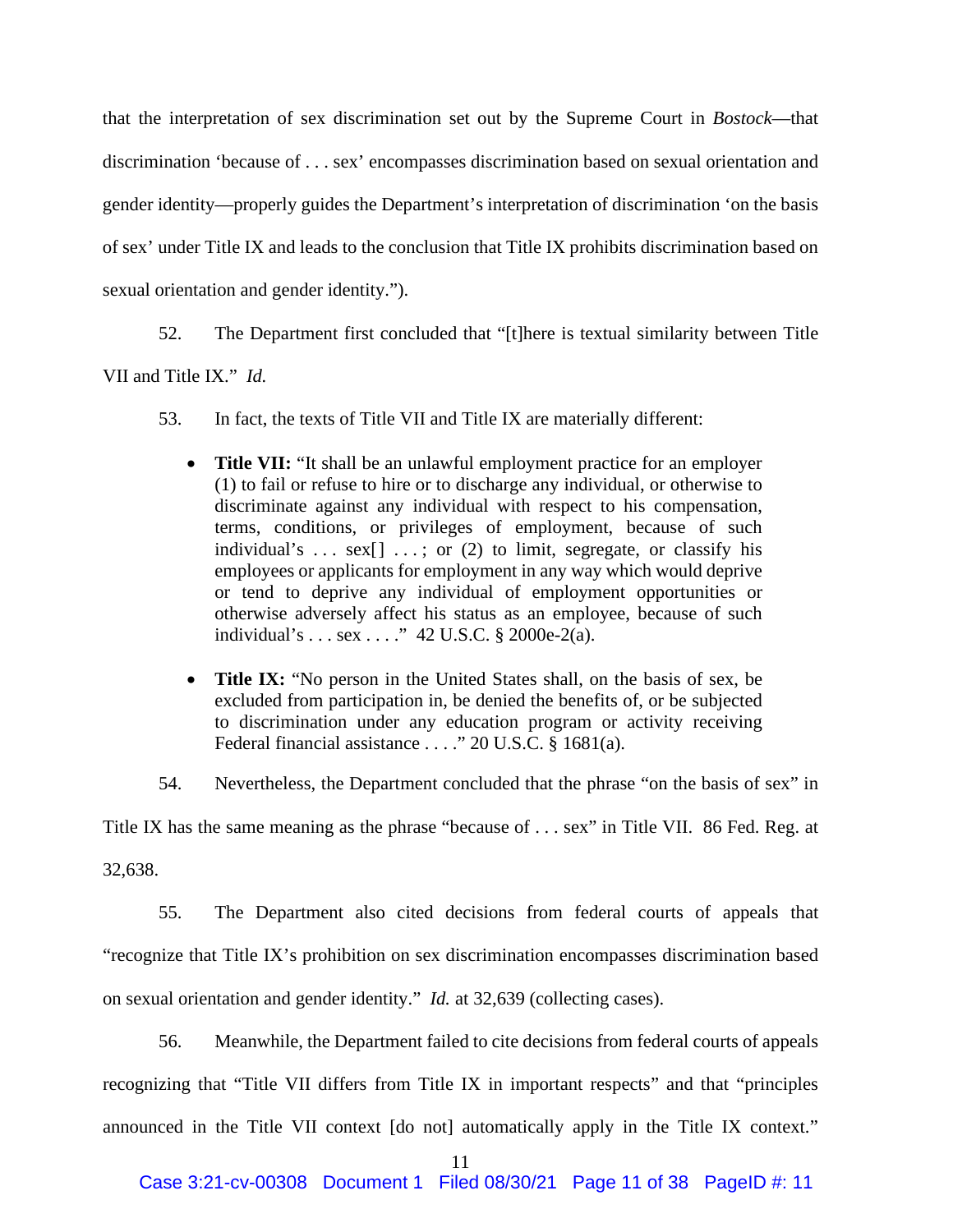*Meriwether v. Hartop*, 992 F.3d 492, 510 n.4 (6th Cir. 2021) (noting that, "under Title IX, universities must consider sex in allocating athletic scholarships, 34 C.F.R. § 106.37(c), and may take it into account in 'maintaining separate living facilities for the different sexes.' 20 U.S.C. § 1686."); *cf. Pelcha v. MW Bancorp, Inc.*, 988 F.3d 318, 324 (6th Cir. 2021) ("[T]he Court in *Bostock* was clear on the narrow reach of its decision and how it was limited only to Title VII itself.").

57. The Department further "conclude[d] that the interpretation set forth in this document is most consistent with the purpose of Title IX, which is to ensure equal opportunity and to protect individuals from the harms of sex discrimination." 86 Fed. Reg. at 32,639.

58. The Department also noted that the "U.S. Department of Justice's Civil Rights Division has concluded that *Bostock*'s analysis applies to Title IX." *Id.*

59. The Department failed to mention that, just two months before the DOJ reached that conclusion about *Bostock*, it had reached the exact opposite conclusion. U.S. Dep't of Justice, Memorandum for the Civil Rights Division Regarding Application of *Bostock v. Clayton County* 4 (Jan. 17, 2021) ("*Bostock* does not require any changes to . . . sex-specific facilities or policies.") (attached as Exhibit B).

60. Finally, the Department declared that it "will fully enforce Title IX to prohibit discrimination based on sexual orientation and gender identity in education programs and activities that receive Federal financial assistance from the Department." 86 Fed. Reg. at 32,638.

61. The Department also declared that its Interpretation "will guide the Department in processing complaints and conducting investigations." *Id.* at 32,639.

62. Plaintiffs operate and are home to programs and activities subject to Title IX, and thus the Department has pledged to enforce its Title IX interpretation against Plaintiffs.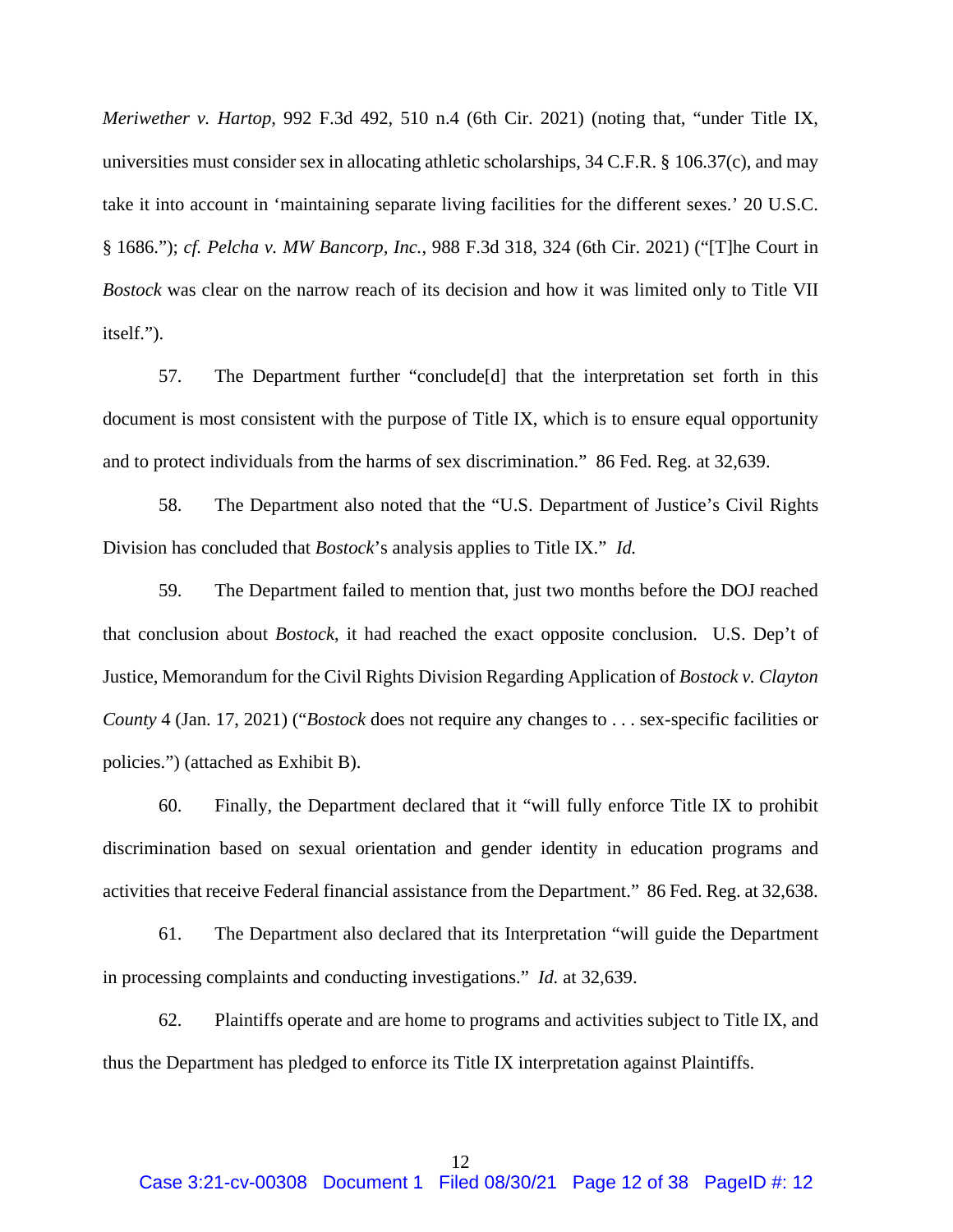63. *Second*, on June 23, 2021, Acting Assistant Secretary Suzanne B. Goldberg issued a "Dear Educator" letter notifying Title IX recipients of the Department's new Interpretation and reiterating that the Department "will fully enforce Title IX to prohibit discrimination based on sexual orientation and gender identity." Letter to Educators on Title IX's 49th Anniversary (June 23, 2021), https://bit.ly/3ksLLDj.

64. The Dear Educator letter was accompanied by a "fact sheet" issued by the Civil Rights Division of the DOJ and the Office for Civil Rights ("OCR") at the Department of Education. U.S. Dep't of Justice & U.S. Dep't of Educ., Confronting Anti-LGBTQI+ Harassment in Schools, https://bit.ly/3sQjZnM (together with the Dear Educator Letter, "Fact Sheet") (attached as Exhibit C).

65. The Fact Sheet purports to provide examples of what constitutes discrimination under Title IX.

66. *Bostock* did not address any of the examples of purported discrimination identified in the Fact Sheet.

67. In particular, the Fact Sheet indicates that preventing a "transgender high school girl" from using the "girls' restroom" would constitute discrimination, notwithstanding that *Bostock* expressly declined to resolve any questions about bathrooms, locker rooms, or the like. 140 S. Ct. at 1737.

68. The Fact Sheet also indicates that preventing a "transgender high school girl" from "try[ing] out for the girls' cheerleading team" would constitute discrimination, notwithstanding that *Bostock* did not address athletics.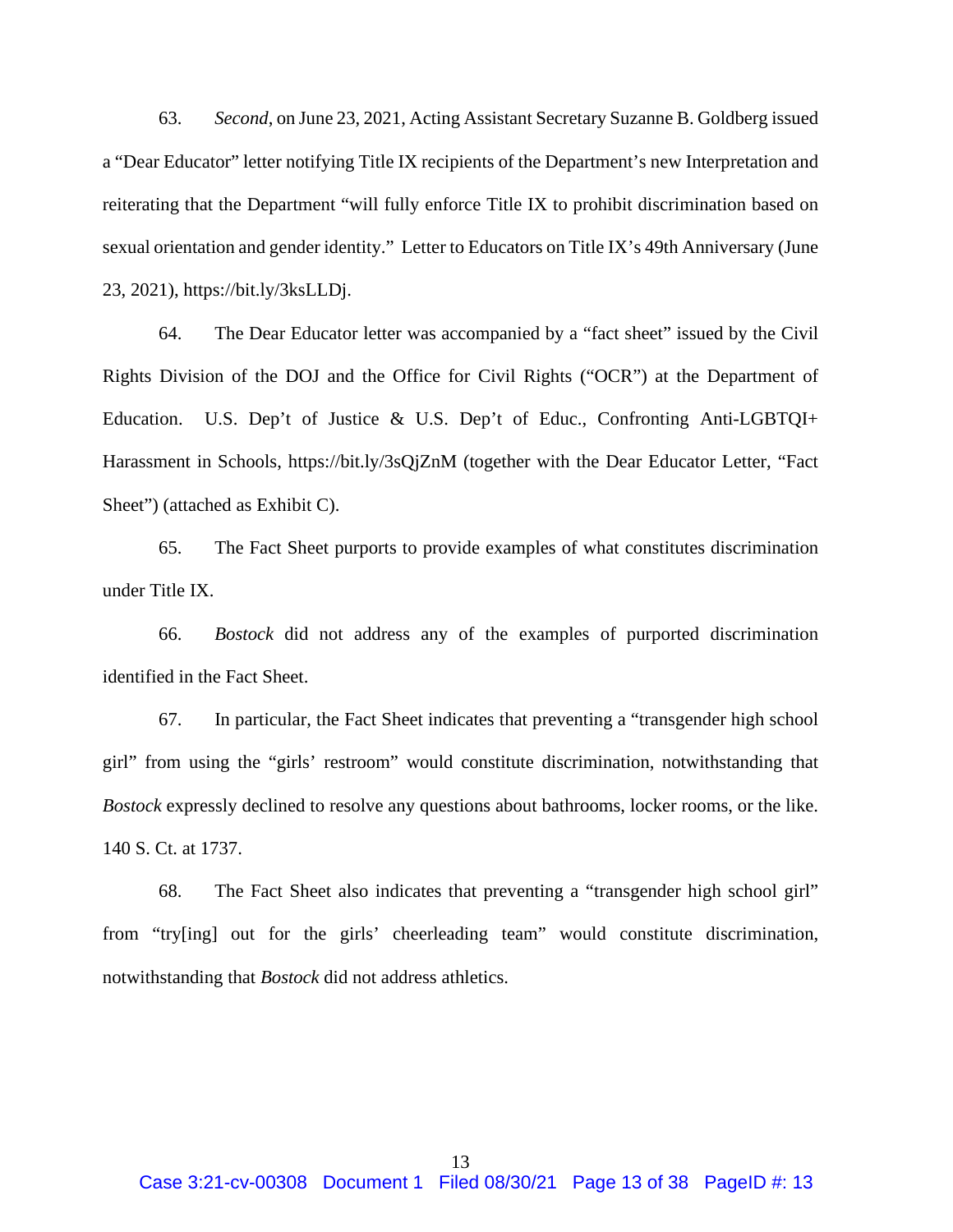69. And the Fact Sheet suggests that failing to use a transgender student's preferred name or pronouns would constitute discrimination, notwithstanding that *Bostock* did not address that issue.

70. On June 7, 2021, the EEOC Chair also revised a previously issued "fact sheet" regarding bathrooms and gender identity. *See* Fact Sheet: Facility/Bathroom Access and Gender Identity, https://bit.ly/2Wq3Jh3.

71. On June 17, 2021, the Department and DOJ filed a statement of interest in which they took the position that Title IX prohibits West Virginia from "categorically exclud[ing] transgender girls from participating in single-sex sports restricted to girls." Statement of Interest of the United States at 1, *B.P.J. v. W.V. State Bd. of Educ.*, No. 2:21-cv-00316 (S.D. W. Va. June 17, 2021), ECF No. 42 (footnote omitted).

#### **D. Equal Employment Opportunity Commission**

72. "Congress, in enacting Title VII, did not confer upon the EEOC authority to promulgate rules or regulations pursuant to that Title." *Gen. Elec. Co. v. Gilbert*, 429 U.S. 125, 141 (1976) (citing *Albemarle Paper Co. v. Moody*, 422 U.S. 405, 431 (1975)).

73. Instead, Congress granted the EEOC "authority from time to time to issue, amend, or rescind suitable procedural regulations to carry out the provisions of this subchapter." 42 U.S.C. § 2000e-12(a).

74. Nevertheless, on June 15, 2021, the EEOC issued a "technical assistance document" "upon approval of the Chair of the U.S. Equal Employment Opportunity Commission." EEOC, Protections Against Employment Discrimination Based on Sexual Orientation or Gender Identity (June 15, 2021), https://bit.ly/3zgP7iP ("EEOC Document") (attached as Exhibit D).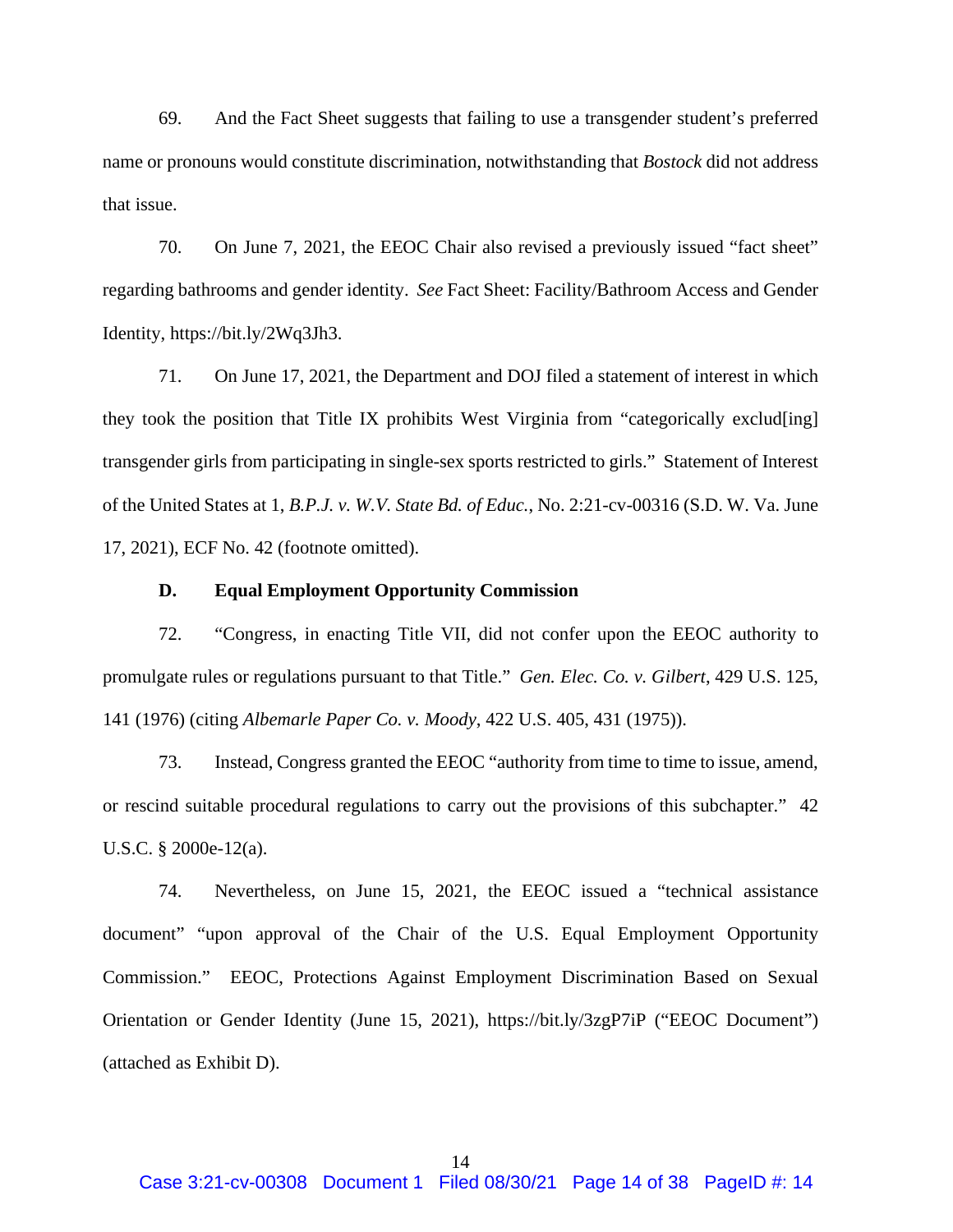75. The EEOC Document purports to reflect the EEOC's interpretation of what constitutes discrimination under Title VII in certain circumstances.

76. The EEOC Document is posted on the EEOC website and is entitled "Protections Against Employment Discrimination Based on Sexual Orientation or Gender Identity."

77. The EEOC Document "briefly explains the Supreme Court's decision in *Bostock v. Clayton County* and the EEOC's established legal positions on sexual-orientation- and genderidentity-related workplace discrimination issues." *Id.*

78. And the EEOC Document applies to "[a]pplicants for employment, employees, employers covered by Title VII; related representatives and practitioners." *Id.*

79. Although the EEOC Document disclaims having any legal effect or setting new policy, it nevertheless purports to "explain[] what the *Bostock* decision means for LGBTQ+ workers (and all covered workers) and for employers across the country." *Id.*

80. After surveying Title VII's general requirements, the EEOC Document purports to define what constitutes discrimination under *Bostock* in a series of questions and answers. *Id.*

81. *Bostock* did not identify any of the following EEOC-defined forms of "discrimination" as discrimination under Title VII.

82. *First*:

**May a covered employer require a transgender employee to dress in accordance with the employee's sex assigned at birth?** No. Prohibiting a transgender person from dressing or presenting consistent with that person's gender identity would constitute sex discrimination.

*Id.*

83. *Second*:

# **Does an employer have the right to have separate, sex-segregated bathrooms, locker rooms, or showers for men and women?**

Yes. Courts have long recognized that employers may have separate bathrooms, locker rooms, and showers for men and women, or may choose to have unisex or single-use bathrooms, locker rooms, and showers. The Commission has taken the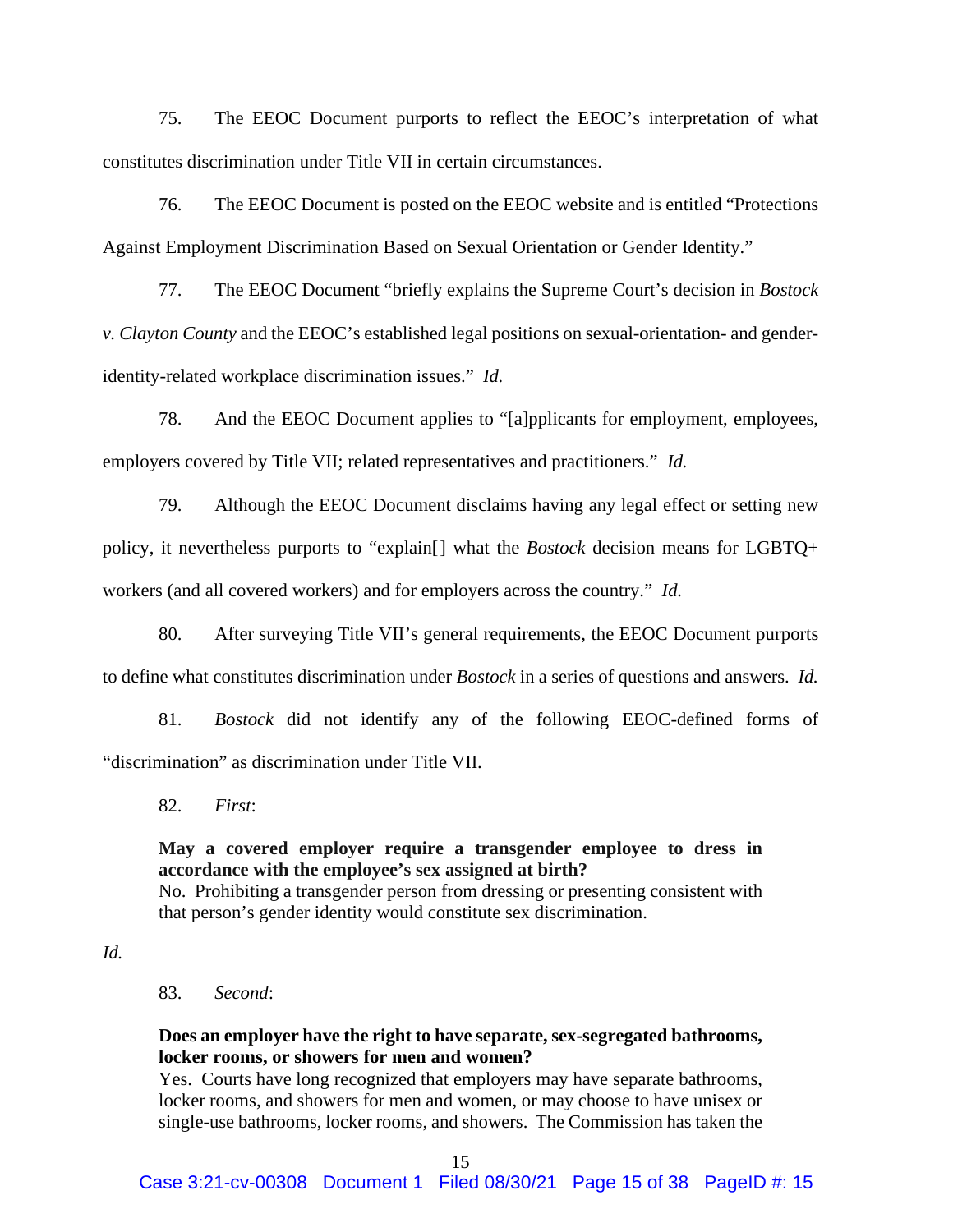position that employers may not deny an employee equal access to a bathroom, locker room, or shower that corresponds to the employee's gender identity. In other words, if an employer has separate bathrooms, locker rooms, or showers for men and women, all men (including transgender men) should be allowed to use the men's facilities and all women (including transgender women) should be allowed to use the women's facilities.

#### *Id.*

#### 84. *Third*:

# **Could use of pronouns or names that are inconsistent with an individual's gender identity be considered harassment?**

Yes, in certain circumstances. Unlawful harassment includes unwelcome conduct that is based on gender identity. To be unlawful, the conduct must be severe or pervasive when considered together with all other unwelcome conduct based on the individual's sex including gender identity, thereby creating a work environment that a reasonable person would consider intimidating, hostile, or offensive. In its decision in *Lusardi v. Dep't of the Army*, the Commission explained that although accidental misuse of a transgender employee's preferred name and pronouns does not violate Title VII, intentionally and repeatedly using the wrong name and pronouns to refer to a transgender employee could contribute to an unlawful hostile work environment.

#### *Id.*

#### 85. *Finally*:

# **Could an employer's discriminatory action be justified by customer or client preferences?**

No. As a general matter, an employer covered by Title VII is not allowed to fire, refuse to hire, or take assignments away from someone (or discriminate in any other way) because customers or clients would prefer to work with people who have a different sexual orientation or gender identity. Employers also are not allowed to segregate employees based on actual or perceived customer preferences. (For example, it would be discriminatory to keep LGBTQ+ employees out of public-facing positions, or to direct these employees toward certain stores or geographic areas.)

*Id.*

86. After declaring that these examples constitute actionable discrimination under

Title VII, even though they were not at issue in *Bostock*, the EEOC Document directs people to

contact the EEOC with any reports of discrimination, including by filing a formal charge:

For applicants and employees of private sector employers and state and local government employers, the individual can contact the EEOC for help in deciding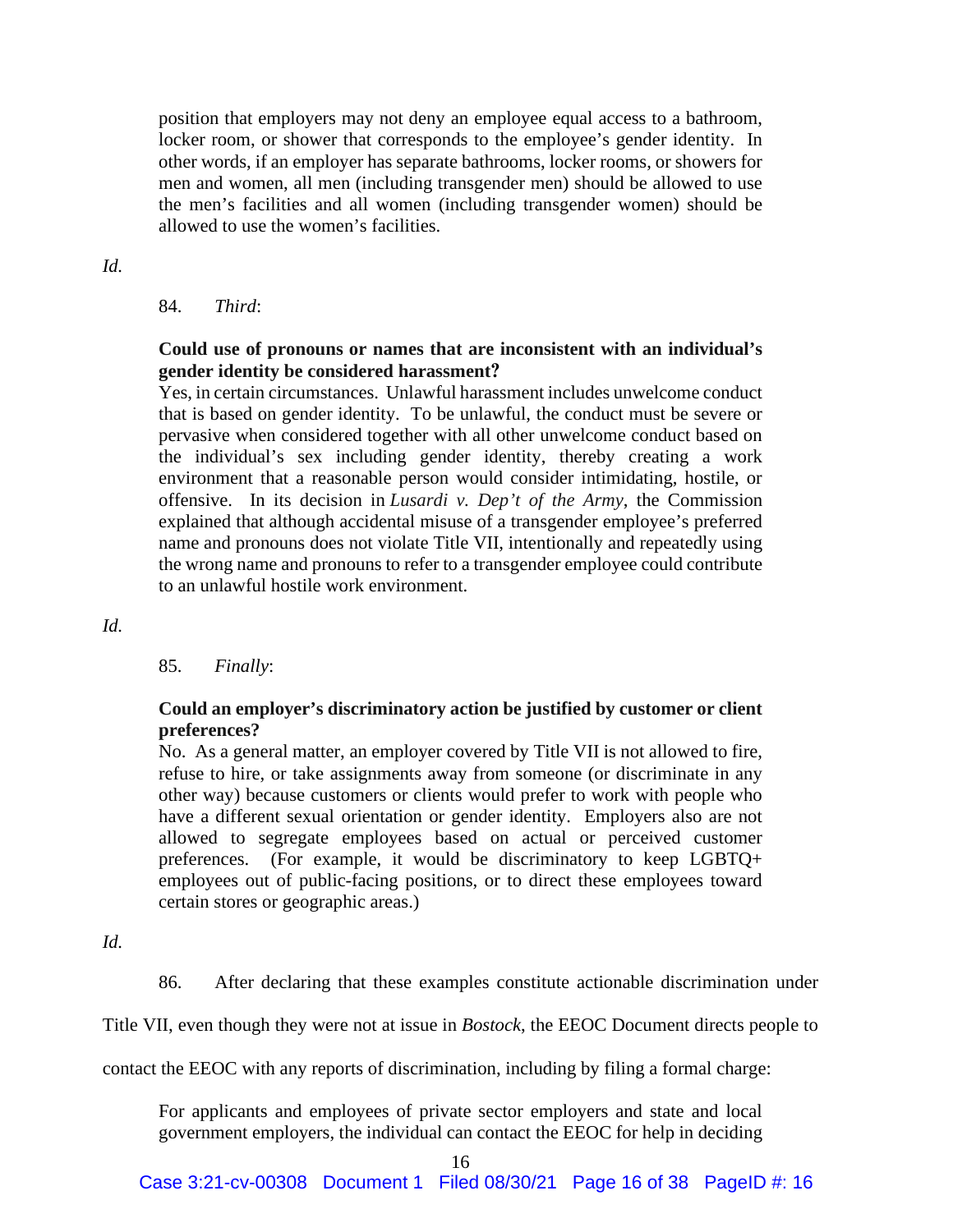what to do next. If the individual decides to file a charge of discrimination with the EEOC, the agency will conduct an investigation to determine if applicable Equal Employment Opportunity (EEO) laws have been violated. Because an individual must file an EEOC charge within 180 days of the alleged violation in order to take further legal action (or 300 days if the employer is also covered by a state or local employment discrimination law), it is best to begin the process early.

*Id.*

87. The EEOC Document fails to mention that, on January 17, 2021, the DOJ concluded that, even after *Bostock*, Title VII does not prohibit sex-separated bathrooms, locker rooms, or dress codes because "physiological differences between men and women are relevant for physical fitness standards, bathrooms, locker rooms, and dress codes" and those practices thus do not "treat similarly situated people differently." U.S. Dep't of Justice, Memorandum for the Civil Rights Division Regarding Application of *Bostock v. Clayton County* 4 (Jan. 17, 2021) (attached as Exhibit B).

88. On information and belief, the full EEOC did not approve the EEOC Document.

89. On information and belief, no other Commissioner joined Chair Burrows in issuing the EEOC document.

90. On information and belief, the full EEOC did not vote on whether to approve the contents of the EEOC Document.

91. On information and belief, the full EEOC did not vote on whether to issue the EEOC Document.

92. The EEOC Document nevertheless purports to represent the EEOC's interpretation of what Title VII demands of employers subject to Title VII.

# **E. The Department of Education and EEOC Guidance Irreparably Harms Plaintiffs.**

93. The Department's Interpretation states that the Department's OCR "will fully enforce Title IX to prohibit discrimination based on sexual orientation and gender identity in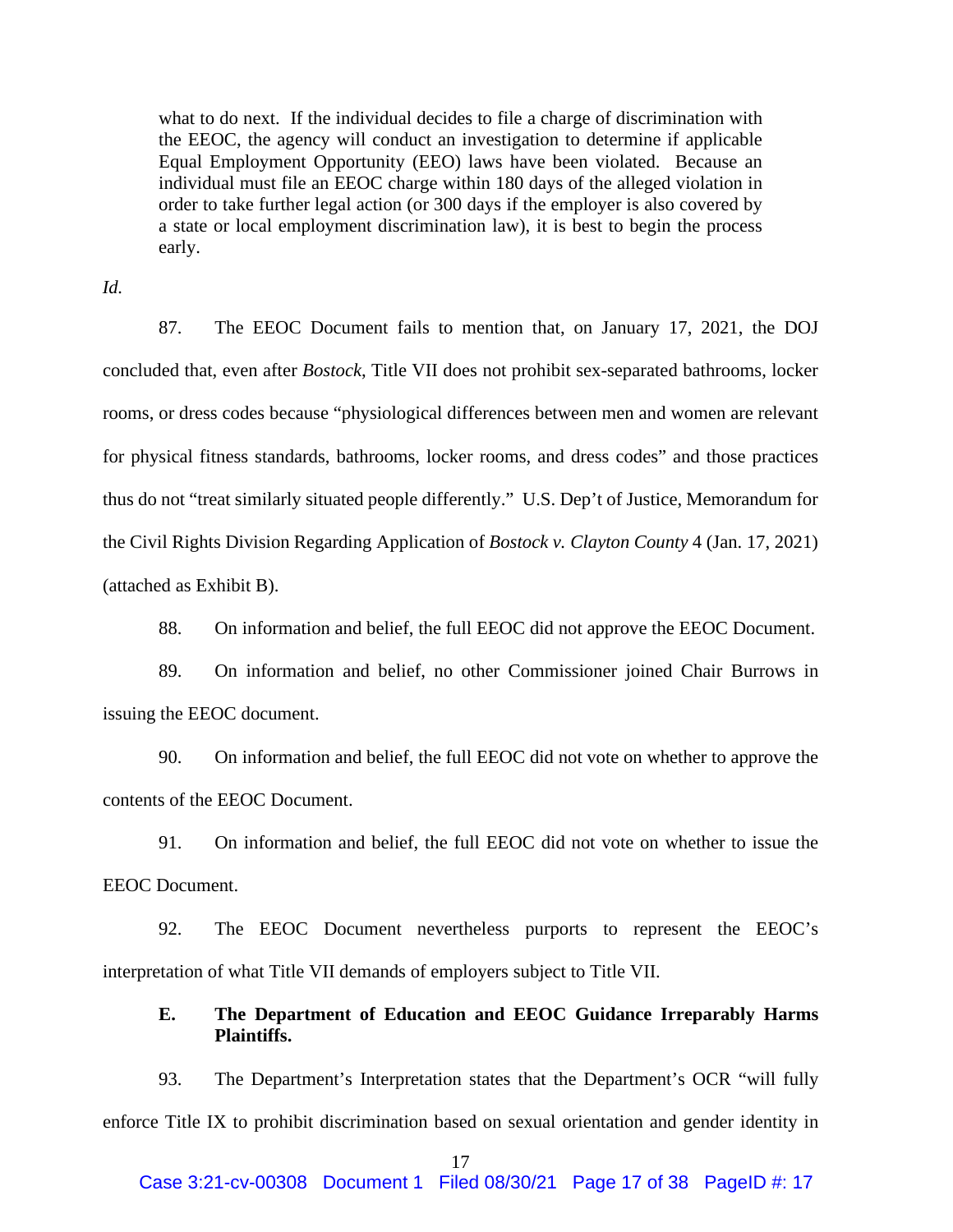education programs and activities that receive Federal financial assistance from the Department." 86 Fed. Reg. at 32,639.

94. The Interpretation also states that "OCR will open an investigation of allegations that an individual has been discriminated against because of their sexual orientation or gender identity in education programs or activities." *Id.*

95. The EEOC Document purports to "explain[] what the *Bostock* decision means for LGBTQ+ workers (and all covered workers) and for employers across the country."

96. The EEOC Document also purports to "explain" the EEOC's "established legal positions on LGBTQ+-related matters."

97. Private parties are relying on the EEOC Document and the Interpretation to challenge Plaintiffs' laws. *See, e.g.*, Compl. at ¶ 47, *Curb Records, Inc. v. Lee*, No. 3:21-cv-00500 (M.D. Tenn. June 30, 2021), ECF No. 1 ("The [EEOC] has issued guidance that makes clear that transgender employees must be allowed to access restroom facilities based on their gender identity."); Compl. at ¶¶ 67-69, *A.S. v. Lee*, No. 3:21-cv-00600 (M.D. Tenn. Aug. 2, 2021), ECF No. 1 (alleging that the Department of Education "issued an official interpretation to clarify its enforcement authority over discrimination based on sexual orientation and gender identity under Title IX").

98. Plaintiff the State of Tennessee maintains laws or policies that at least arguably conflict with the Interpretation, Fact Sheet, or EEOC Document. *See, e.g.*, 2021 Tenn. Pub. Acts, c. 40, § 1 (providing that "[a] student's gender for purposes of participation in a public middle school or high school interscholastic athletic activity or event must be determined by the student's sex at the time of the student's birth"); 2021 Tenn. Pub. Acts, c. 452, § 6 (giving public school students, teachers, and employees a private right of action against a school that "intentionally allow[s] a member of the opposite sex to enter [a] multi-occupancy restroom or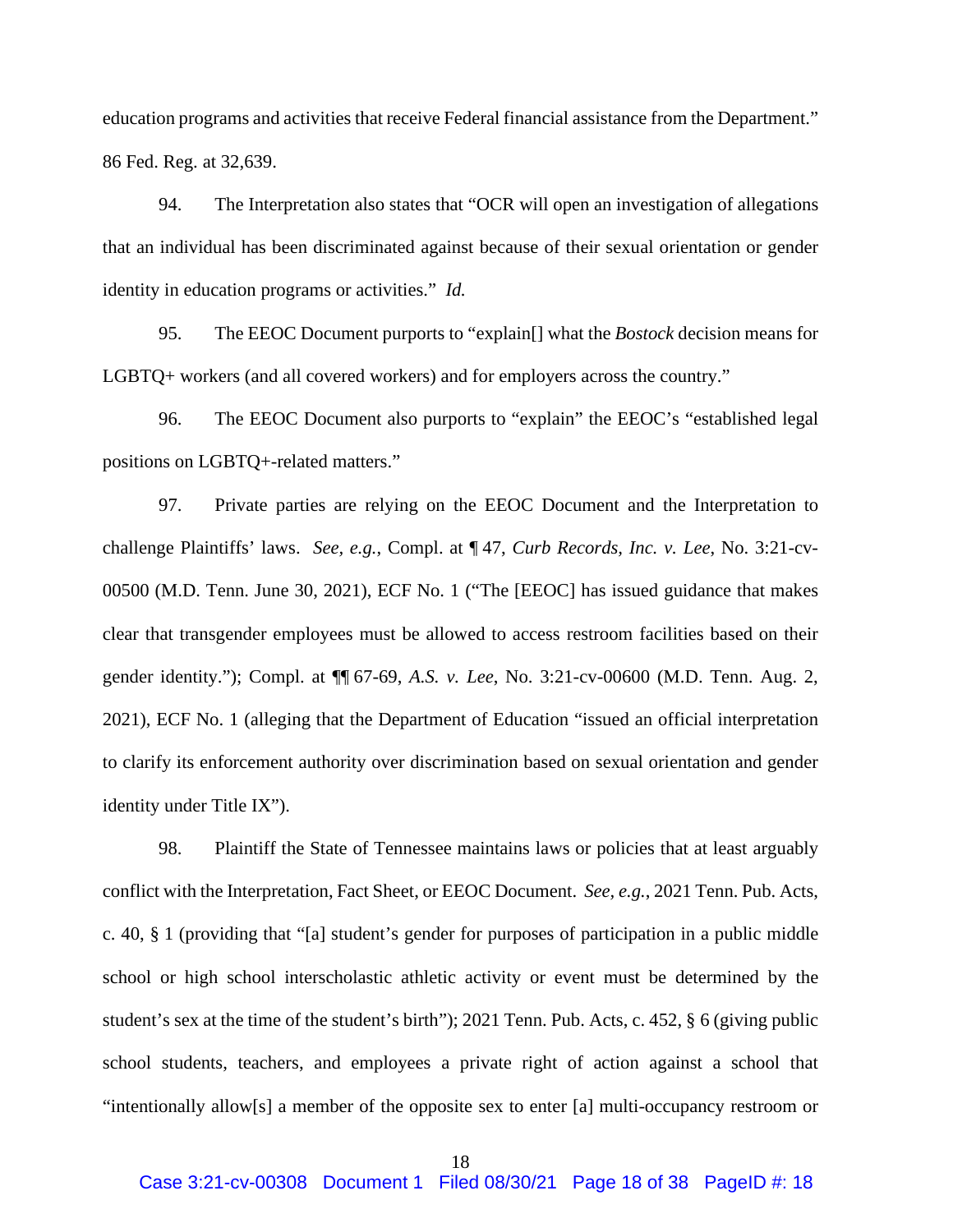changing facility while other persons [are] present"); Tenn. Code Ann. § 49-6-2904(b)(2) (providing students a right to "[e]xpress religious viewpoints in a public school"); *id.* § 49-7-  $2405(a)(2)$ ,  $(a)(10)$  (providing, with certain limitations, that public higher educational institutions in Tennessee "shall be committed to giving students the broadest possible latitude to speak, write, listen, challenge, learn, and discuss any issue" and that "no faculty will face adverse employment action for classroom speech").

99. Other Plaintiff States also maintain laws or policies that at least arguably conflict with the Interpretation, Fact Sheet, or EEOC Document. *See, e.g.*, Ala. Code § 16-1-52(a)(2) (providing that "[a] public K-12 school may not allow a biological female to participate on a male team if there is a female team in a sport" or "allow a biological male to participate on a female team"); Alaska Stat. § 14.18.040 (allowing schools to provide "[s]eparate schoolsponsored teams . . . for each sex"); Ark. Code Ann.  $\S 6$ -1-107(c) (providing that sex designations for school-sponsored "athletic teams or sports" must be "based on biological sex"); Gender Integrity Reinforcement Legislation for Sports (GIRLS) Act, 2021 Ark. Act 953 (Apr. 29, 2021) (creating Ark. Code Ann. § 16-129-101 *et seq.*) (chapter number subject to change in final codification) (similar); Idaho Code Ann. § 33-6203(1) (providing that sex designations for school-sponsored athletic teams must be "based on biological sex"); Save Women's Sports Act, 2021 Mont. Laws, ch. 405 (similar); Neb. Rev. Stat. § 79-2,124 (providing that the "Nebraska Equal Opportunity in Education Act does not prohibit any educational institution from maintaining separate toilet facilities, locker rooms, or living facilities for the different sexes"); Okla. Stat. tit. 51, § 253(B) (prohibiting government entities from "substantially burden[ing] a person's free exercise of religion" unless the burden is the "least restrictive means of furthering [a] compelling governmental interest"); Okla. Stat. tit. 70, § 2119.2(B) (similar prohibition with respect to "public institution[s] of higher education"); Okla. Stat. tit. 70, § 2120 (protecting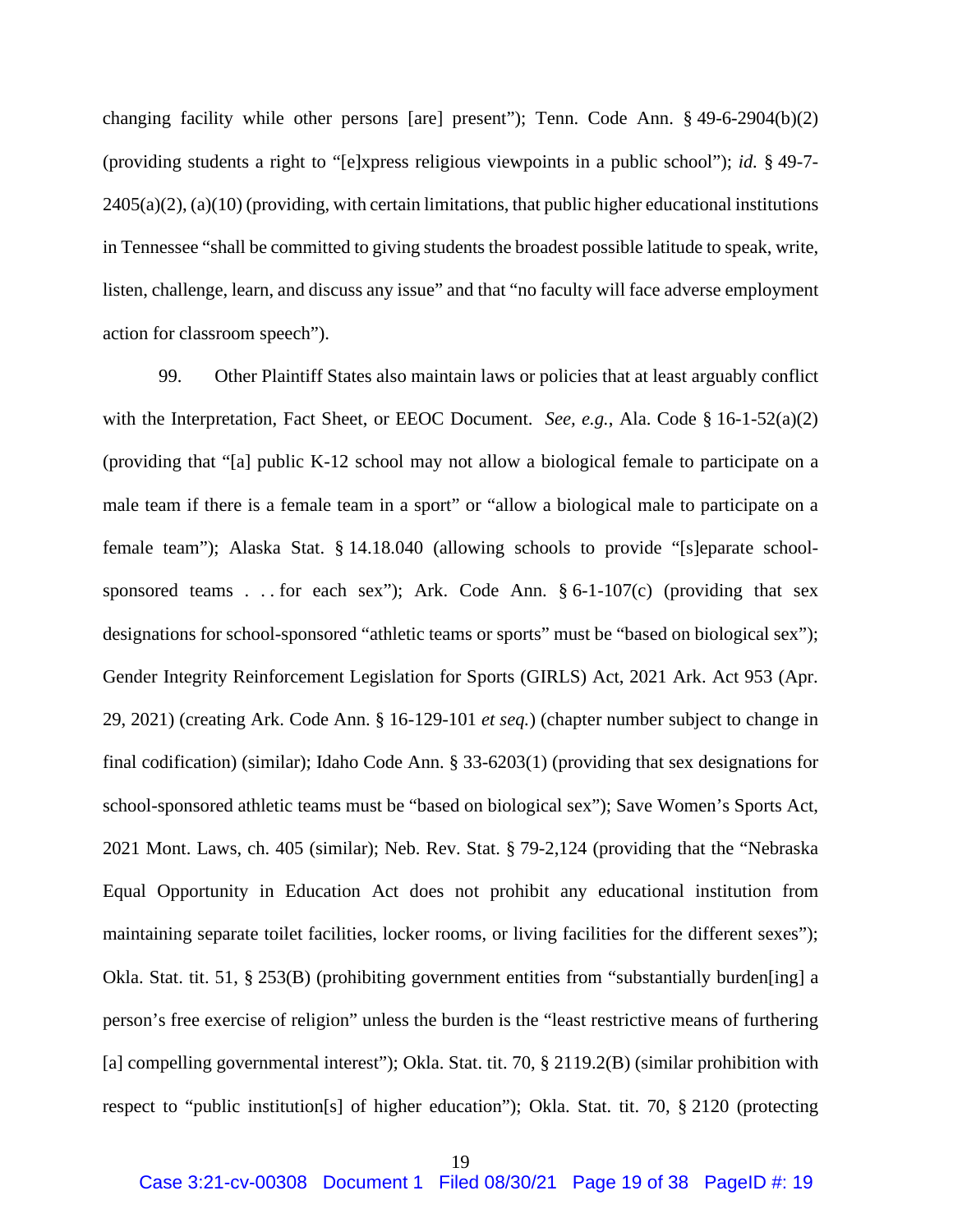freedom of expression in public higher educational institutions); Okla. Admin. Code § 335:15- 3-2(b)(5) (providing, in the employment context, that "Oklahoma Law may require that separate restroom facilities be provided employees of each sex"); W. Va. Code Ann. § 18B-20-2 (providing for freedom of expression in higher education); W. Va. Code Ann. § 21-3-12 (providing for sex-separated water closets in workplaces and specifying that "[n]o person or persons shall be allowed to use the closets assigned to the opposite sex"); W. Va. Code Ann. § 21-3-13 (providing for separate dressing rooms and washing facilities in workplaces "for each sex"); W. Va. Const. art. 3, § 15 (guaranteeing religious liberty).

100. Plaintiffs face a credible threat that the Department will enforce the Interpretation and Fact Sheet against Plaintiffs.

101. Plaintiffs face a credible threat that the EEOC will enforce the EEOC Document against Plaintiffs.

102. Plaintiffs face a credible threat that the DOJ will enforce the Department's Interpretation and Fact Sheet against Plaintiffs.

103. Plaintiffs face a credible threat that the DOJ will enforce the EEOC Document against Plaintiffs.

104. Enforcement of the Department's Interpretation or Fact Sheet could cause Plaintiffs to lose significant federal funds.

105. Enforcement of the EEOC Document could subject Plaintiffs to significant liability.

106. Plaintiffs adopted their laws and policies, and established sex-separated restrooms, locker rooms, showers, residence halls, and other living facilities in reliance on their understanding that Title IX and Title VII do not prohibit those laws, policies, and practices. This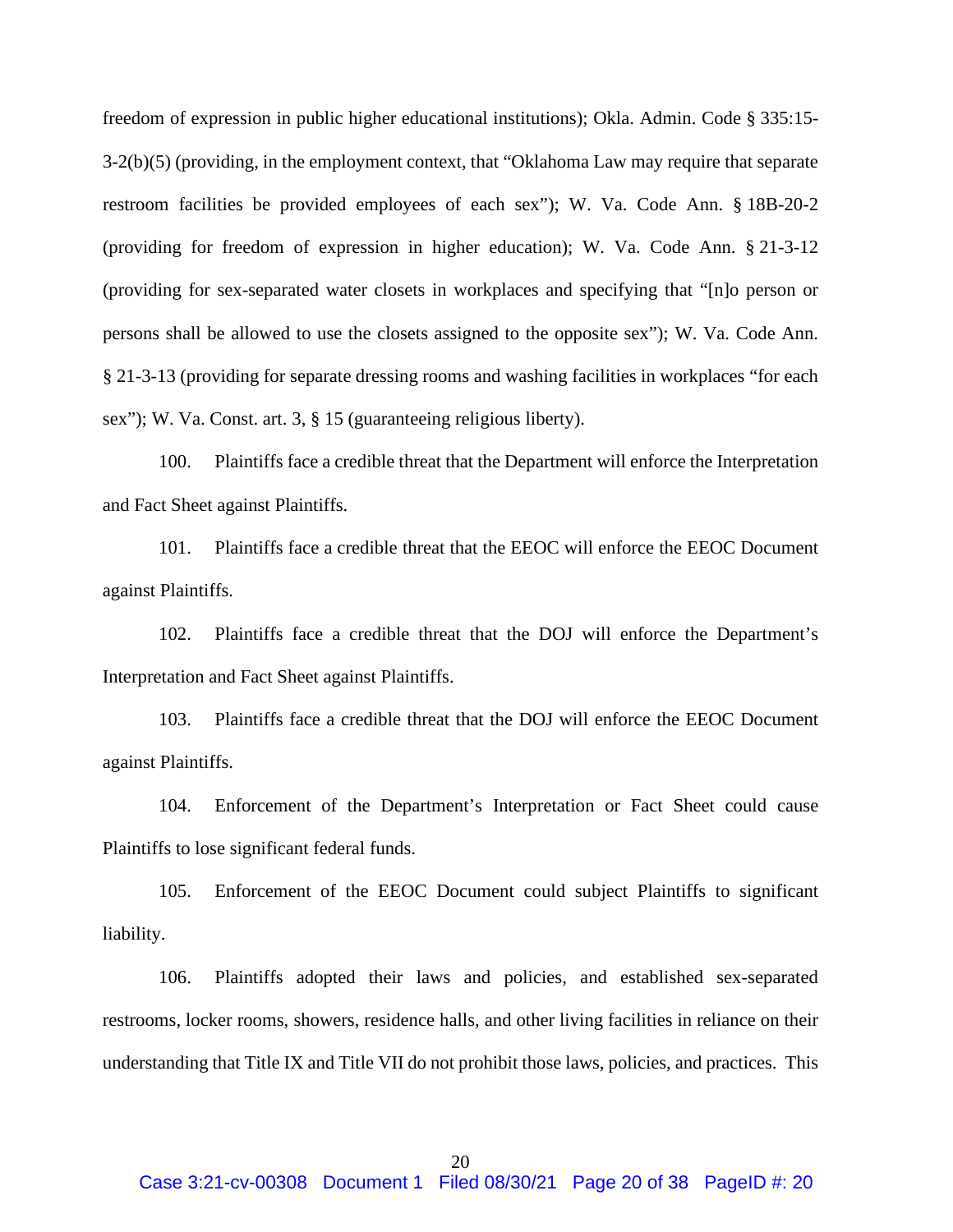understanding was based on longstanding Department regulations and prior guidance, including initial post-*Bostock* guidance from the Department and the DOJ.

107. The Interpretation, Fact Sheet, and EEOC Document undermine Plaintiffs' reliance interests and create regulatory uncertainty for Plaintiffs and other regulated entities.

108. The Interpretation, Fact Sheet, and EEOC Document interfere with Plaintiffs' sovereign authority to enforce and administer their laws and to carry out important government functions.

109. The Interpretation, Fact Sheet, and EEOC Document impose administrative costs and burdens on Plaintiffs and other regulated entities by forcing them to assess whether their policies violate the guidance and whether to change those policies.

#### **COUNT I Department of Education Agency Action Without Observance of Procedure Required by Law 5 U.S.C. § 706**

110. The allegations in Paragraphs 1-109 are reincorporated herein.

111. The Administrative Procedure Act requires courts to "hold unlawful and set aside agency action, findings, and conclusions found to be . . . (A) arbitrary, capricious, an abuse of discretion, or otherwise not in accordance with law; (B) contrary to constitutional right, power, privilege, or immunity; (C) in excess of statutory jurisdiction, authority, or limitations, or short of statutory right; [or] (D) without observance of procedure required by law." 5 U.S.C.  $§ 706(2)(A)-(D).$ 

112. The Department's Interpretation and Fact Sheet are final agency actions subject to judicial review. *Id.* § 704.

113. The Department's Interpretation and Fact Sheet are "rules" under the Administrative Procedure Act. *Id.* § 701(b)(2).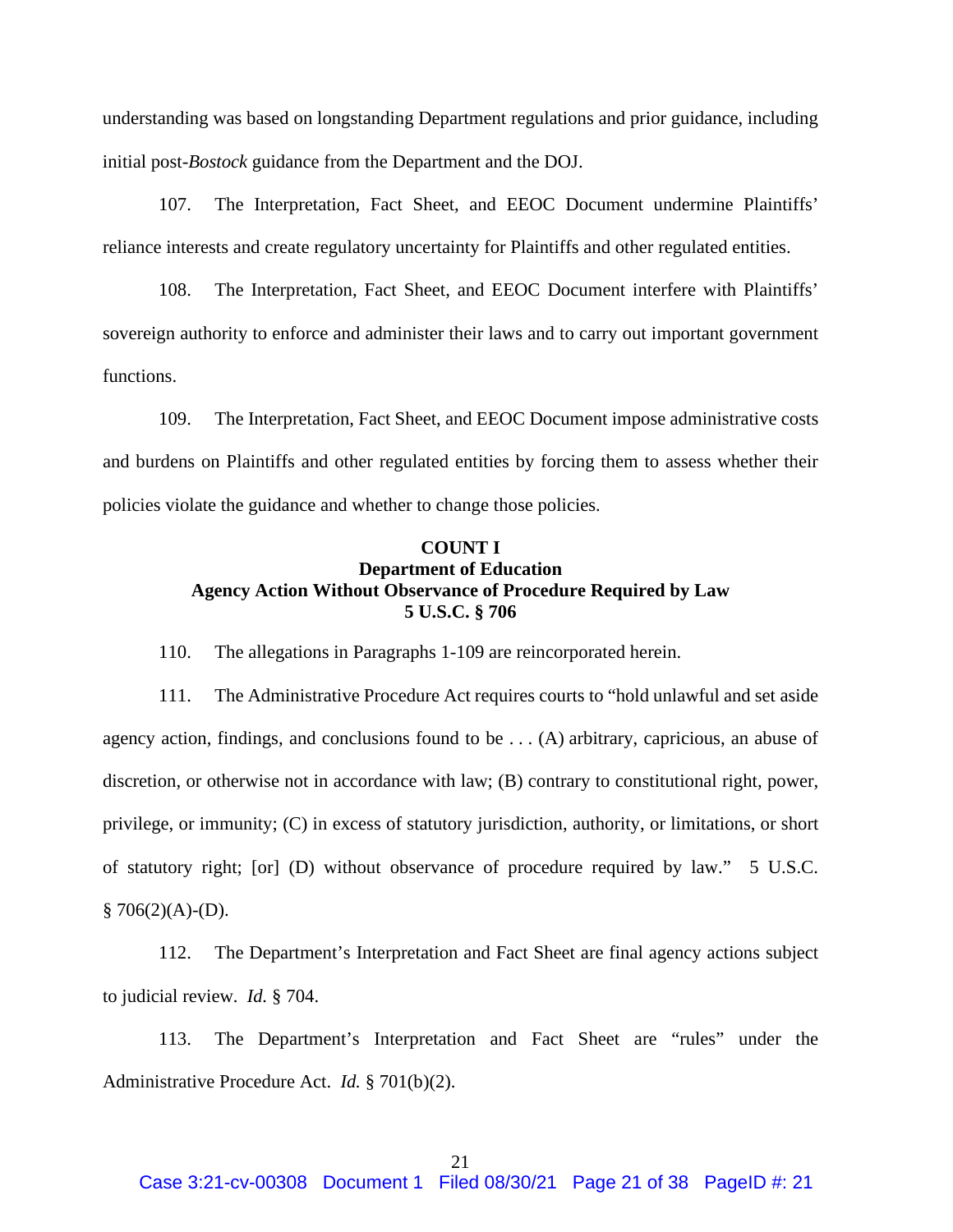114. The Department is an "agency" under the Administrative Procedure Act. *Id.*   $§ 701(b)(1).$ 

115. The Administrative Procedure Act requires agencies to engage in "notice and comment" for legislative rules. *Id.* § 553(b).

116. The Department's Interpretation and the Fact Sheet are legislative rules because they "intend[] to create new law, rights or duties" and thus should have been subject to notice and comment*. Tenn. Hosp. Ass'n v. Azar*, 908 F.3d 1029, 1042 (6th Cir. 2018) (quoting *Michigan v. Thomas*, 805 F.2d 176, 183 (6th Cir. 1986)).

117. The Interpretation and Fact Sheet "seek[] to amend, rather than merely clarify," what Title IX requires. *Id.* at 1043.

118. The Interpretation and Fact Sheet "effec[t] a substantive change in the regulations" the Department has already issued—and any agency action that "adopt[s] a new position inconsistent with any of the Secretary's existing regulations" is a legislative rule requiring notice and comment. *Id.* at 1042 (first alteration in original; quoting *Shalala v. Guernsey Mem'l Hosp.*, 514 U.S. 87, 100 (1995)).

119. Because the Interpretation and Fact Sheet are legislative rules that were adopted without the required notice-and-comment procedures, they are unlawful and should be "set aside." 5 U.S.C. § 706(2).

# **COUNT II Department of Education Agency Action That Is Arbitrary and Capricious 5 U.S.C. § 706**

120. The allegations in Paragraphs 1-119 are reincorporated herein.

121. The Administrative Procedure Act requires courts to "hold unlawful and set aside agency action, findings, and conclusions found to be . . . (A) arbitrary, capricious, an abuse of discretion, or otherwise not in accordance with law." 5 U.S.C. § 706(2)(A).

#### 22

Case 3:21-cv-00308 Document 1 Filed 08/30/21 Page 22 of 38 PageID #: 22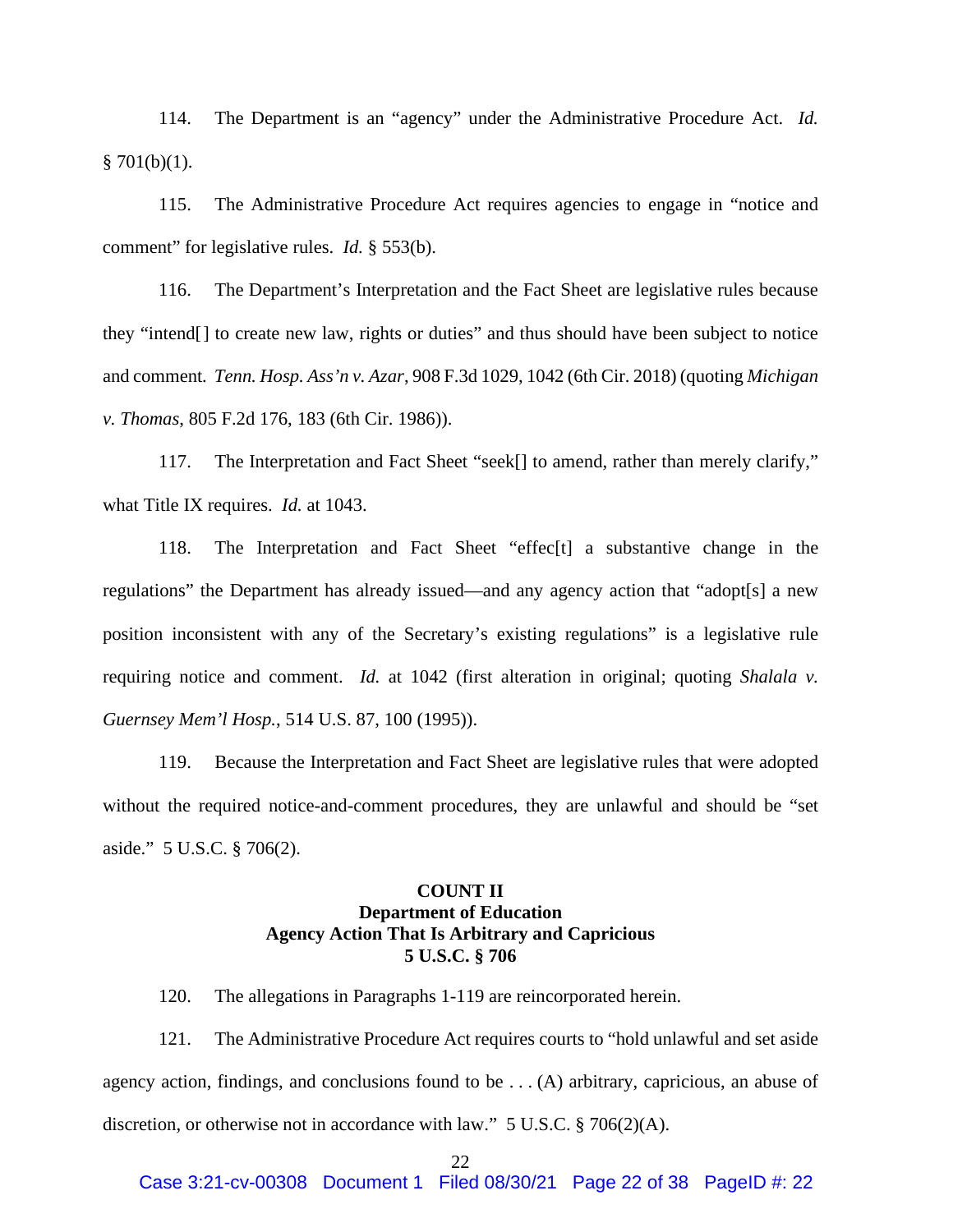122. An "arbitrary and capricious regulation . . . is itself unlawful and receives no *Chevron* deference." *Encino Motorcars, LLC v. Navarro*, 136 S. Ct. 2117, 2126 (2016).

123. In adopting a new rule, "an agency must also be cognizant that longstanding policies may have 'engendered serious reliance interests that must be taken into account.'" *Id.*  (quoting *FCC v. Fox Television Stations, Inc.*, 556 U.S. 502, 515 (2009)).

124. Moreover, "[w]hen an agency changes its existing position, it . . . . must at least 'display awareness that it is changing position' and 'show that there are good reasons for the new policy.'" *Id.* at 2125-26 (quoting *FCC*, 556 U.S. at 515). An "'[u]nexplained inconsistency' in agency policy 'is a reason for holding an interpretation to be an arbitrary and capricious change from agency practice.'" *Id.* (alteration in original) (quoting *Nat'l Cable & Telecomm. Ass'n v. Brand X Internet Servs.*, 545 U.S. 967, 981 (2005)).

125. The Department's Interpretation and Fact Sheet are arbitrary, capricious, an abuse of discretion, or otherwise not in accordance with law because the Department disregarded the serious reliance interests that States and covered institutions developed on the Department's longstanding regulations allowing sex-separated living facilities and athletic teams and the Department's prior guidance, including its initial post-*Bostock* guidance.

126. The Department's Interpretation and Fact Sheet are arbitrary, capricious, an abuse of discretion, or otherwise not in accordance with law because the Department failed to adequately acknowledge that the Interpretation and Fact Sheet were a change in position from its existing regulations and initial post-*Bostock* guidance.

127. The Department's Interpretation and Fact Sheet are arbitrary, capricious, an abuse of discretion, or otherwise not in accordance with law because the Department failed to adequately explain its change in position or provide good reasons for its change in position.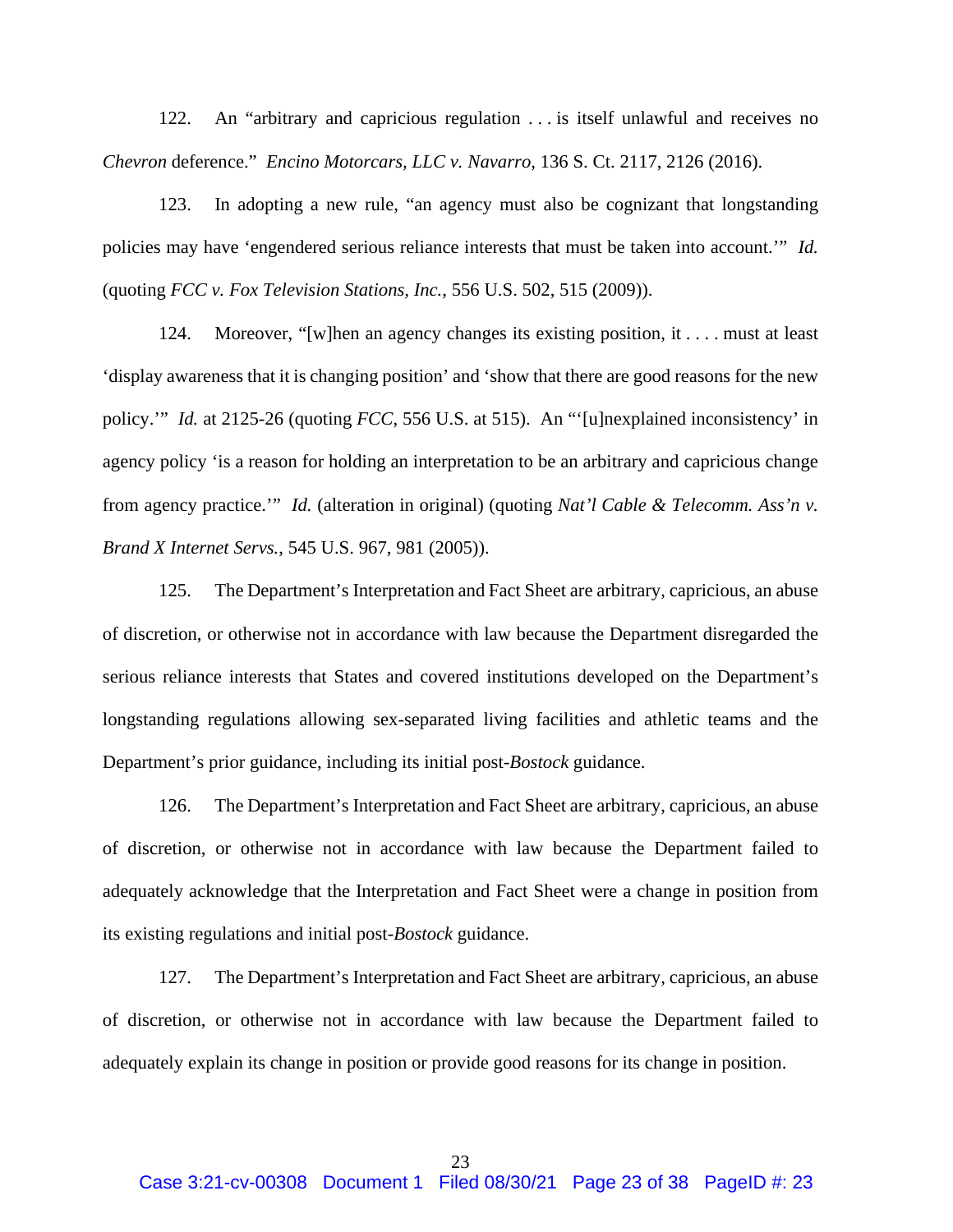128. Because the Department's Interpretation and Fact Sheet are arbitrary and capricious, they are unlawful and should be "set aside." 5 U.S.C. § 706(2).

# **COUNT III Department of Education Agency Action That Is Contrary to Title IX 5 U.S.C. § 706**

129. The allegations in Paragraphs 1-128 are reincorporated herein.

130. The Administrative Procedure Act requires courts to "hold unlawful and set aside agency action, findings, and conclusions found to be  $\dots(A) \dots$  not in accordance with law; . . . [or] (C) in excess of statutory jurisdiction, authority, or limitations, or short of statutory right." 5 U.S.C. § 706(2).

131. The Department's Interpretation and Fact Sheet are contrary to law and exceed the Department's statutory authority because *Bostock*'s interpretation of Title VII's language is inapplicable to Title IX's materially different language.

132. The Department's Interpretation and Fact Sheet are contrary to law because, properly interpreted, Title IX's prohibition of discrimination "on the basis of sex" does not encompass discrimination based on sexual orientation or gender identity.

133. The Department's Interpretation and Fact Sheet are contrary to law because Title IX and longstanding Department regulations expressly permit distinctions based on biological sex in certain circumstances.

134. Because the Department's Interpretation and Fact Sheet are contrary to Title IX, they are unlawful and should be "set aside." *Id.*

# **COUNT IV Department of Education Agency Action That Violates the Spending Clause 5 U.S.C. § 706, U.S. Const. art. I, § 8**

135. The allegations in Paragraphs 1-134 are reincorporated herein.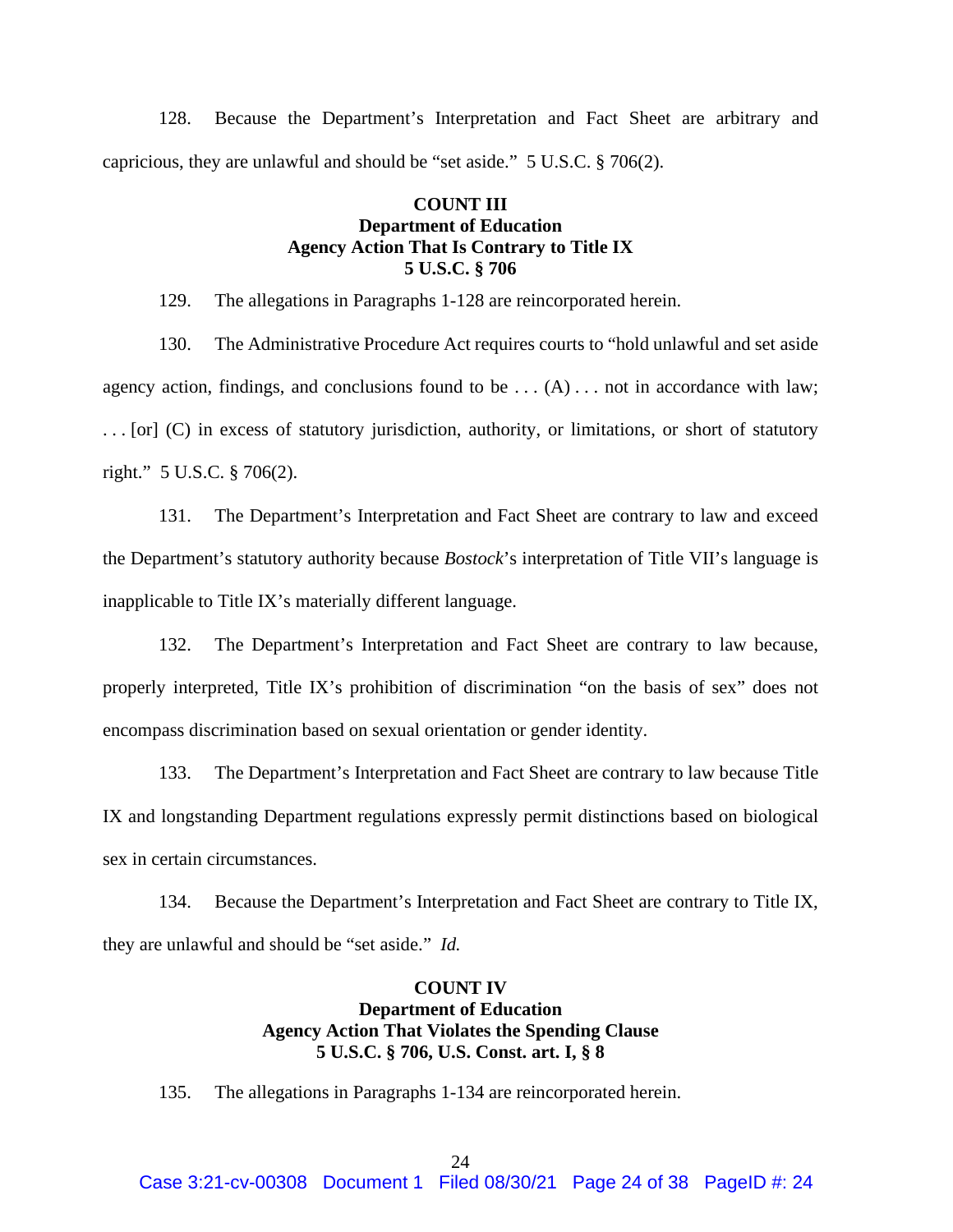136. The Department's Interpretation and Fact Sheet are "not in accordance with law," "contrary to constitutional right, power, privilege, or immunity," and "in excess of statutory jurisdiction, authority, or limitations," 5 U.S.C. § 706(2)(A)-(C), because they violate the Spending Clause of the U.S. Constitution.

137. The Spending Clause authorizes Congress to "attach conditions on the receipt of federal funds," but the "spending power is of course not unlimited." *South Dakota v. Dole*, 483 U.S. 203, 206-07 (1987).

138. One such limit is that, "if Congress desires to condition the States' receipt of federal funds, it 'must do so unambiguously, enabling the States to exercise their choice knowingly, cognizant of the consequences of their participation." *Id.* at 207 (cleaned up) (quoting *Pennhurst State Sch. & Hosp. v. Halderman*, 451 U.S. 1, 17 (1981)).

139. Another limit is that Congress may not use its spending power to "indirectly coerce[] a State to adopt a federal regulatory system as its own." *Nat'l Fed'n of Indep. Bus. v. Sebelius*, 567 U.S. 519, 578 (2012) (opinion of Roberts, C.J.).

140. The Interpretation and Fact Sheet violate the Spending Clause because they purport to impose obligations on Plaintiffs that Congress did not clearly impose when it enacted Title IX, contrary to the requirement that Congress must "unambiguously" notify the States of any conditions attached to the funds. *Dole*, 483 U.S. at 207 (quoting *Pennhurst*, 451 U.S. at 17).

141. The Interpretation and Fact Sheet also violate the Spending Clause because they place in jeopardy a significant amount of Plaintiffs' education-related federal funding if they refuse or otherwise fail to comply with the Department's new interpretation of Title IX, leaving Plaintiffs with "no real option but to acquiesce" in the interpretation. *See NFIB*, 567 U.S. at 587 (opinion of Roberts, C.J.).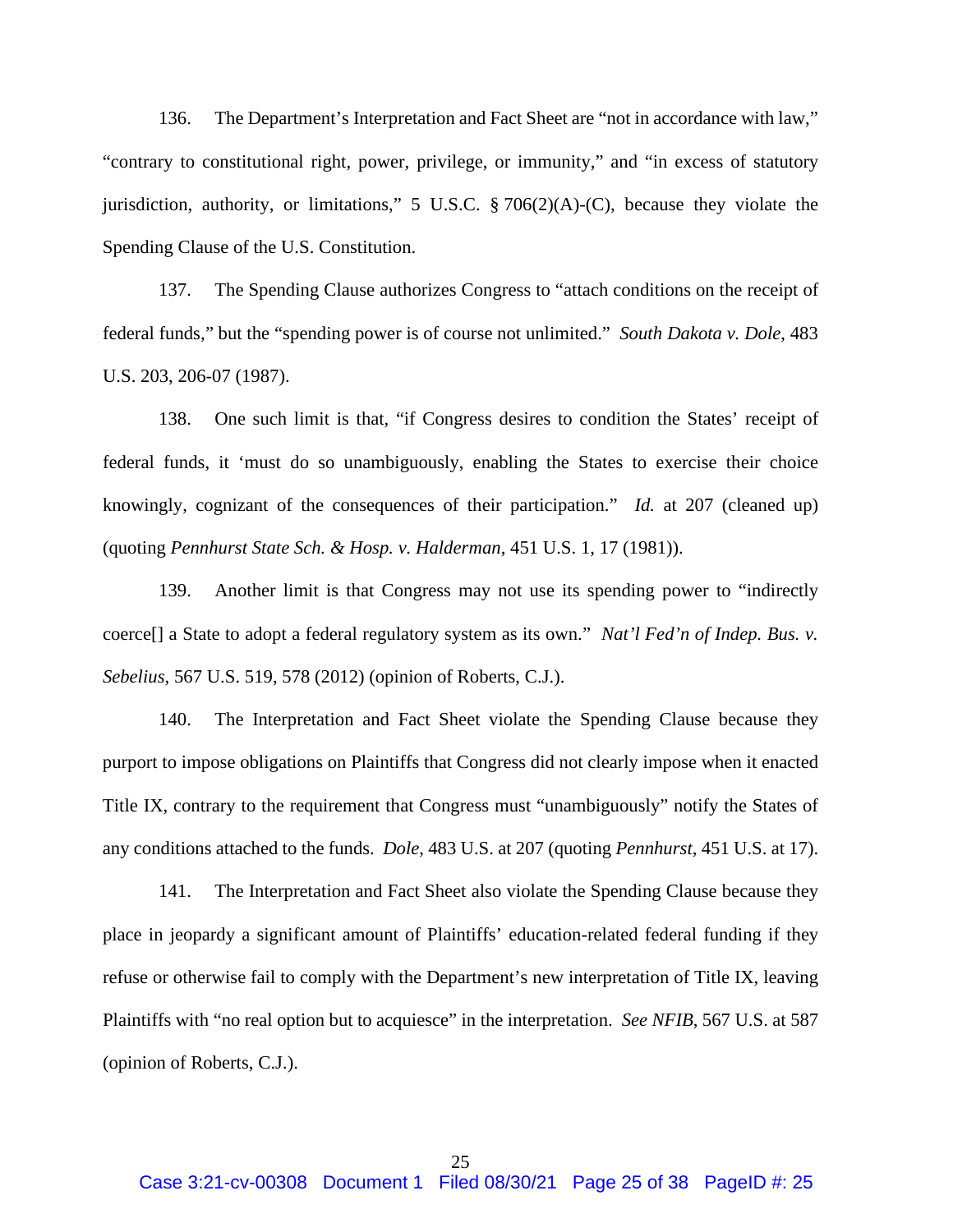142. Because the Department's Interpretation and Fact Sheet violate the Spending Clause, they are unlawful and should be "set aside." 5 U.S.C. § 706(2).

## **COUNT V Department of Education Agency Action That Violates the Spending Clause and First Amendment 5 U.S.C. § 706, U.S. Const. art. I, § 8, U.S. Const. amend. I**

143. The allegations in Paragraphs 1-142 are reincorporated herein.

144. The Department's Interpretation and Fact Sheet are "not in accordance with law," "contrary to constitutional right, power, privilege, or immunity," and "in excess of statutory jurisdiction, authority, or limitations," 5 U.S.C.  $\S 706(2)(A)-(C)$ , because they violate the First Amendment to the U.S. Constitution and condition the receipt of federal funds on recipients violating the First Amendment rights of others.

145. The Sixth Circuit has held that requiring a state university professor to use a transgender student's preferred pronouns violates the professor's First Amendment rights. *See Meriwether*, 992 F.3d at 511-12.

146. The Interpretation and Fact Sheet also conflict with the First Amendment's protection of religious liberty.

147. The Interpretation and Fact Sheet infringe on Plaintiffs' sovereign authority to enact and enforce laws that protect the First Amendment rights of their citizens.

148. To the extent the Interpretation and Fact Sheet require Plaintiffs to adopt policies or engage in conduct that would infringe on First Amendment rights, the Interpretation and Fact Sheet impose unconstitutional conditions on Plaintiffs' receipt of federal funds. *See, e.g.*, *Dole*, 483 U.S. at 210 (explaining that the spending power "may not be used to induce the States to engage in activities that would themselves be unconstitutional").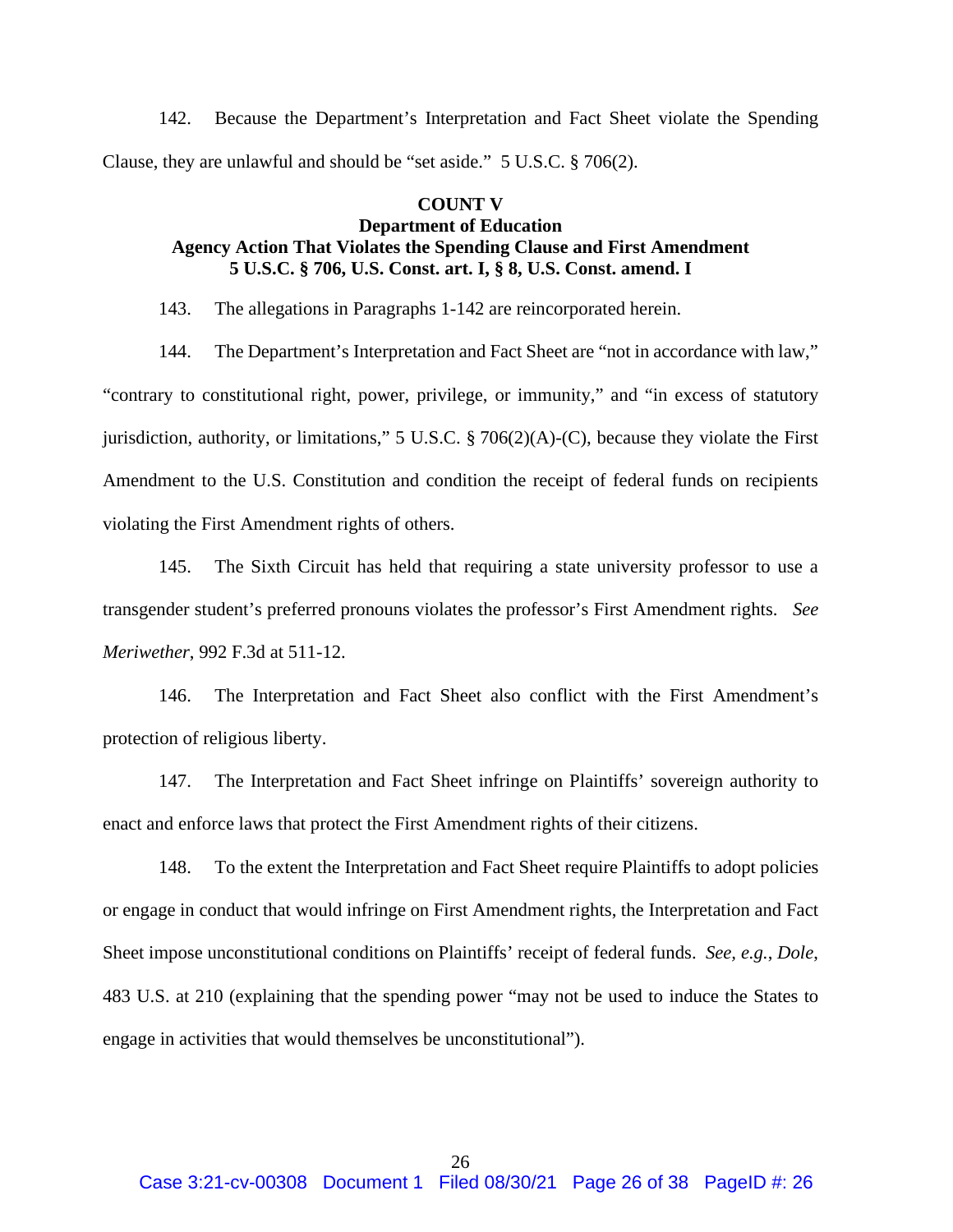149. Because the Department's Interpretation and Fact Sheet violate the First Amendment and impose unconstitutional conditions on federal funding, they are unlawful and should be "set aside." 5 U.S.C. § 706(2).

#### **COUNT VI**

# **Department of Education Agency Action That Exceeds Congressional Authorization and Violates the Separation of Powers 5 U.S.C. § 706, U.S. Const. art. I, § 1**

150. The allegations in Paragraphs 1-149 are reincorporated herein.

151. The Department's Interpretation and Fact Sheet are "not in accordance with law," "contrary to constitutional right, power, privilege, or immunity," and "in excess of statutory jurisdiction, authority, or limitations," 5 U.S.C. § 706(2)(A)-(C), because they are so removed from any reasonable reading of Title IX that they amount to an unconstitutional exercise of legislative power, *see* U.S. Const. art. I, § 1 ("All legislative Powers herein granted shall be vested in . . . Congress.").

152. Because the Department's Interpretation and Fact Sheet exceed the Department's authority and violate separation-of-powers principles, they are unlawful and should be "set aside." 5 U.S.C. § 706(2).

#### **COUNT VII Department of Education Agency Action That Violates the Tenth Amendment 5 U.S.C. § 706, U.S. Const. amend. X**

153. The allegations in Paragraphs 1-152 are reincorporated herein.

154. The Department's Interpretation and Fact Sheet are "not in accordance with law," "contrary to constitutional right, power, privilege, or immunity," and "in excess of statutory jurisdiction, authority, or limitations," 5 U.S.C. § 706(2)(A)-(C), because they violate the Tenth Amendment to the U.S. Constitution. The Interpretation and Fact Sheet construe Title IX in a manner that intrudes on the States' historic and traditional authority to safeguard privacy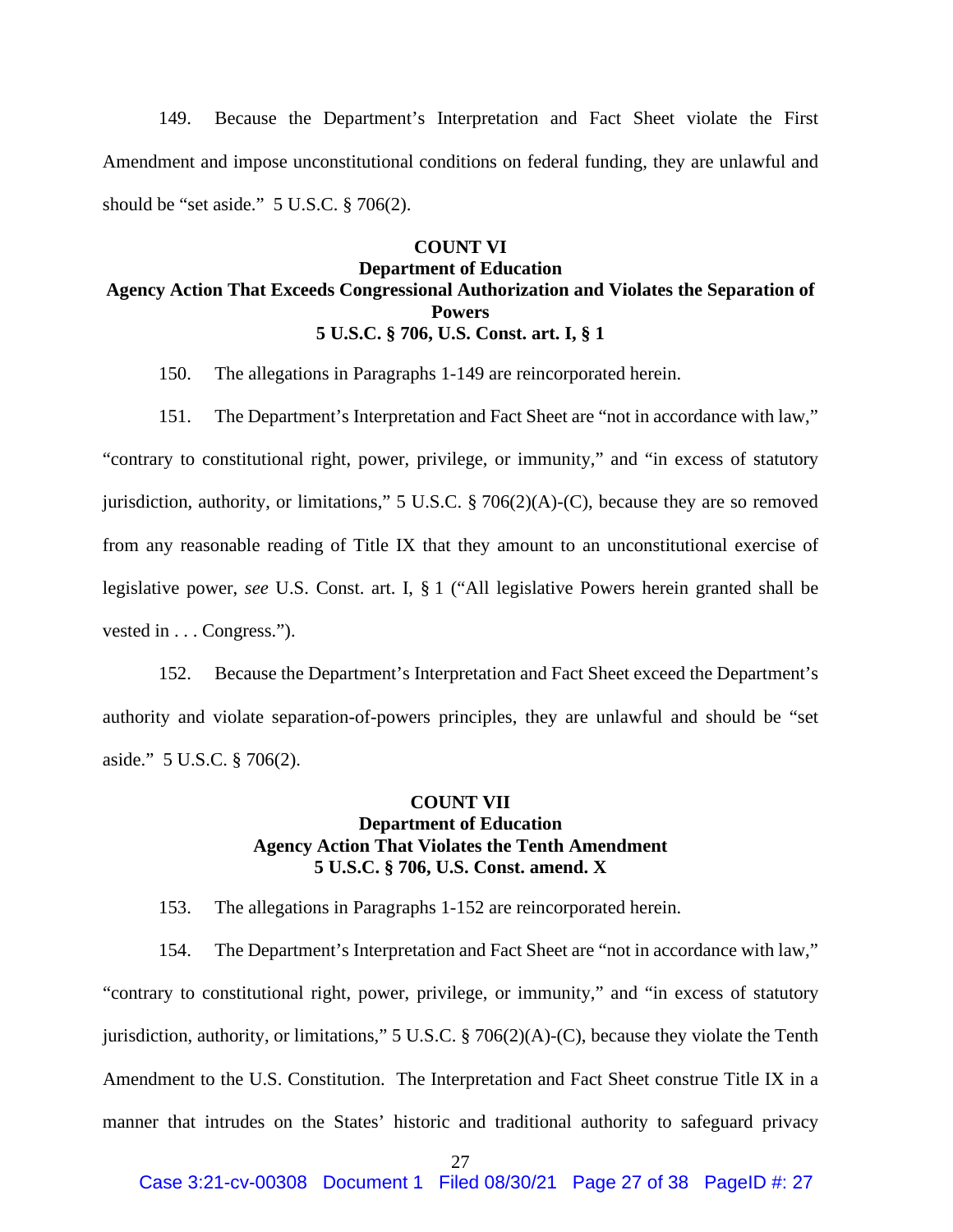expectations in educational settings, absent any evidence that Congress intended that result. *See*  U.S. Const. amend. X ("The powers not delegated to the United States by the Constitution, nor prohibited by it to the States, are reserved to the States respectively, or to the people."); *Rice v. Santa Fe Elevator Corp.*, 331 U.S. 218, 230 (1947) (explaining that Congress must make "clear and manifest" its purpose to supersede powers historically reserved to the States).

155. Because the Department's Interpretation and Fact Sheet violate the Tenth Amendment, they are unlawful and should be "set aside." 5 U.S.C. § 706(2).

# **COUNT VIII EEOC Agency Action That Exceeds Statutory Authority 5 U.S.C. § 706**

156. The allegations in Paragraphs 1-155 are reincorporated herein.

157. The Administrative Procedure Act requires courts to "hold unlawful and set aside agency action, findings, and conclusions found to be  $\dots$  (A) arbitrary, capricious, an abuse of discretion, or otherwise not in accordance with law; (B) contrary to constitutional right, power, privilege, or immunity; [or] (C) in excess of statutory jurisdiction, authority, or limitations, or short of statutory right." 5 U.S.C. § 706(2).

158. The EEOC Document is final agency action subject to judicial review. *Id.* § 704.

159. The EEOC Document is a "rule" under the Administrative Procedure Act. *Id.*   $$701(b)(2).$ 

160. The EEOC is an "agency" under the Administrative Procedure Act. *Id.*   $§ 701(b)(1).$ 

161. The EEOC lacks authority to issue binding regulations.

162. The EEOC only has "authority from time to time to issue, amend, or rescind suitable procedural regulations to carry out the provisions of this subchapter." 42 U.S.C. § 2000e-12(a).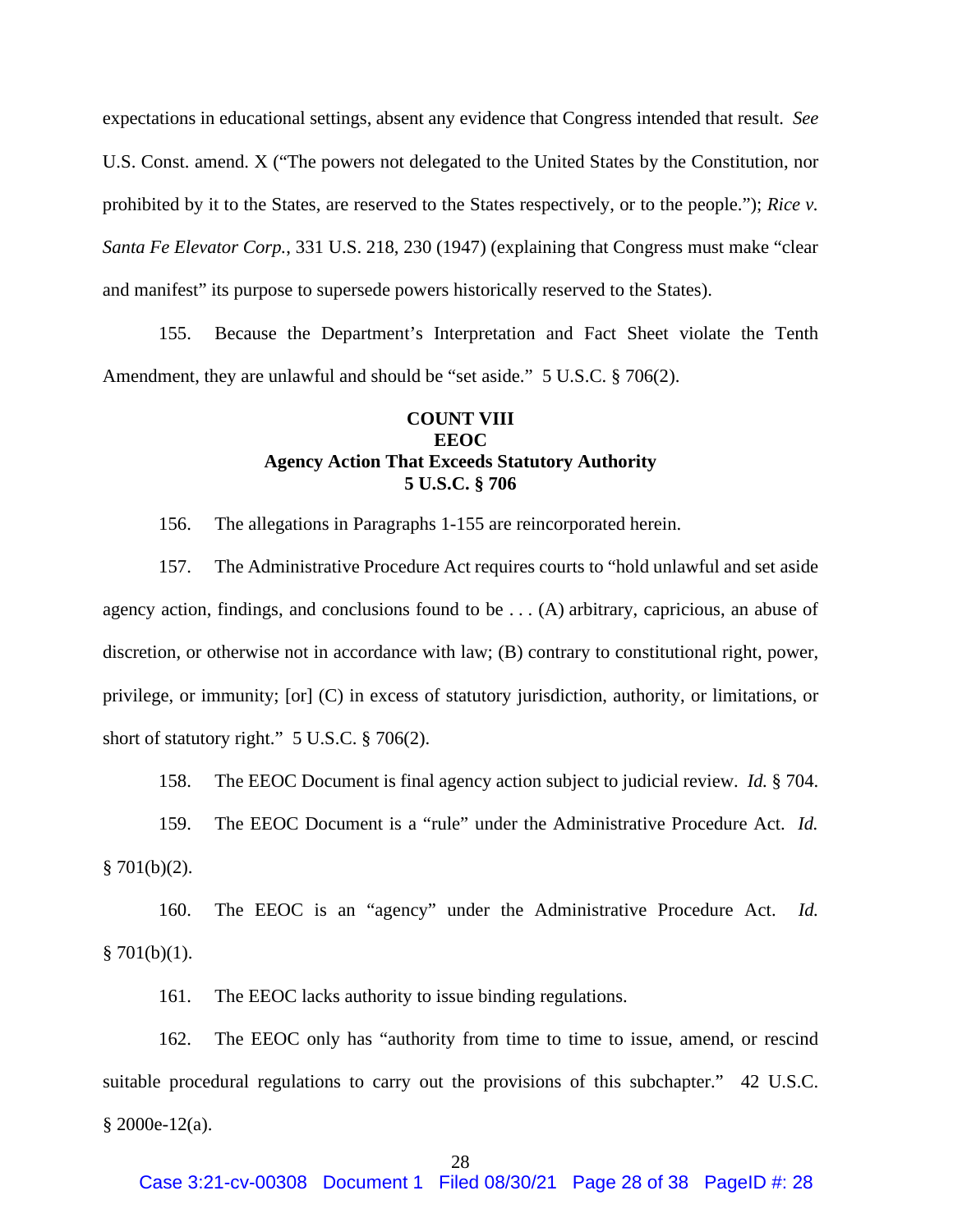163. The EEOC Document exceeds the EEOC's "statutory jurisdiction, authority, or limitations" and is therefore unlawful and should be "set aside." 5 U.S.C. § 706(2).

# **COUNT IX EEOC Agency Action Without Observance of Procedure Required by Law 5 U.S.C. § 706**

164. The allegations in Paragraphs 1-163 are reincorporated herein.

165. The Administrative Procedure Act requires courts to "hold unlawful and set aside agency action, findings, and conclusions found to be . . . (A) arbitrary, capricious, an abuse of discretion, or otherwise not in accordance with law; ... (C) in excess of statutory jurisdiction, authority, or limitations, or short of statutory right; [or] (D) without observance of procedure required by law." 5 U.S.C. § 706(2).

166. The EEOC Document is a legislative rule because it "intends to create new law, rights, or duties" and thus should have been subject to notice and comment. *Tenn. Hosp. Ass'n*, 908 F.3d at 1042.

167. The EEOC Document "seeks to amend, rather than merely clarify," what Title VII requires. *Id.* at 1043 (quoting *Michigan*, 805 F.2d at 183).

168. The EEOC Chair did not submit the EEOC Document for notice and comment as required by the Administrative Procedure Act.

169. The EEOC Chair did not adhere to the EEOC's own regulations about promulgating "significant" guidance. 29 C.F.R. §§ 1695.2, 1695.5.

170. The EEOC was required to approve the EEOC Document through a vote of the Commission. *Id.* § 1695.5(a).

171. The EEOC was required to submit the EEOC Document for notice and comment. *See id.* § 1695.6.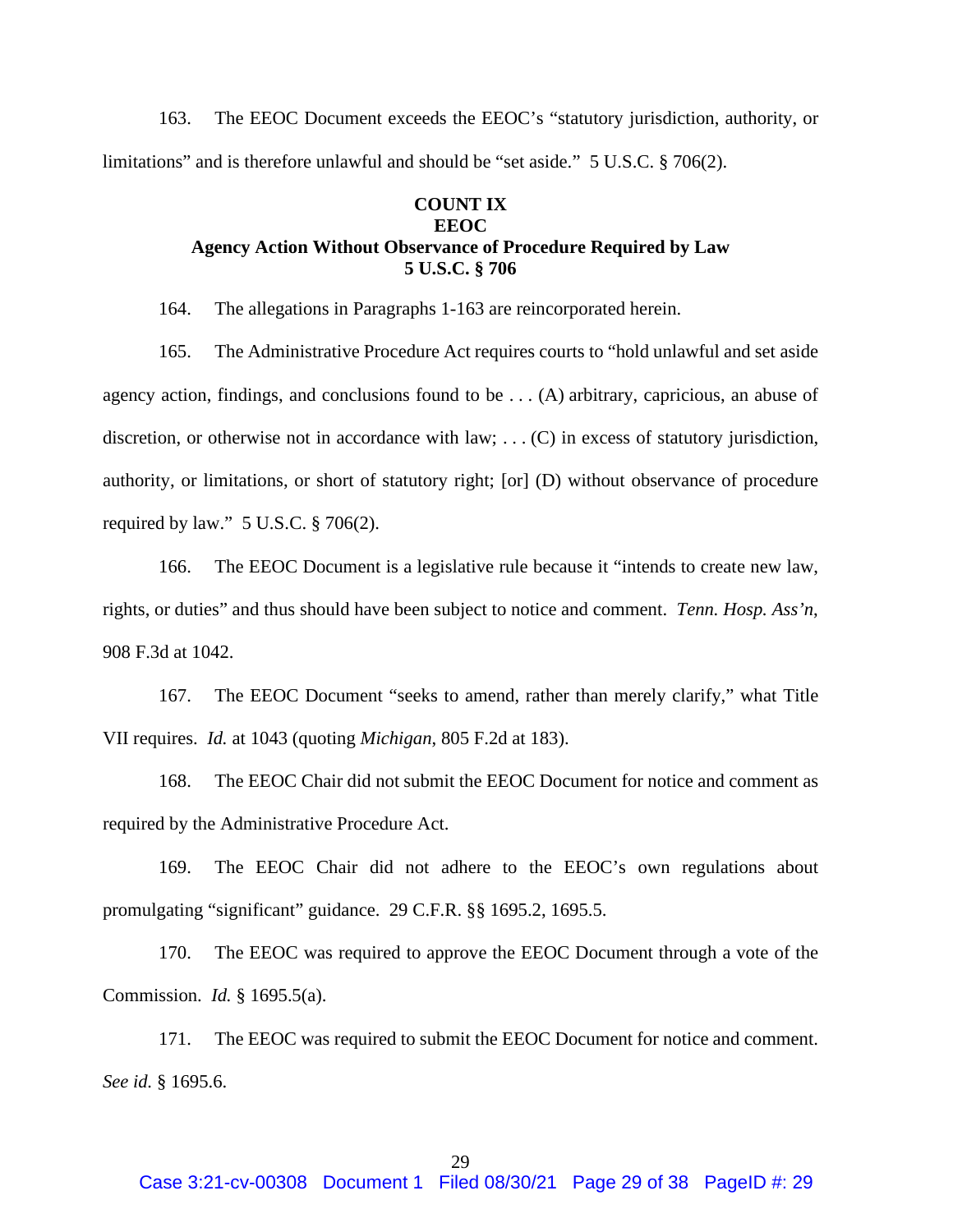172. Because the EEOC Chair did not adhere to the procedures in the Administrative Procedure Act or the EEOC's own regulations, the EEOC Document is unlawful and should be "set aside." 5 U.S.C. § 706(2).

#### **COUNT X EEOC Agency Action That Is Contrary to Title VII 5 U.S.C. § 706**

173. The allegations in Paragraphs 1-172 are reincorporated herein.

174. The EEOC Document is "not in accordance with law" and exceeds the EEOC's statutory authority, 5 U.S.C. § 706(2)(A), (C), because *Bostock*'s interpretation of Title VII's language was limited to employment termination and did not address the myriad other forms of alleged discrimination the EEOC Document identifies as prohibited discrimination under Title VII.

175. The EEOC Document is contrary to law because *Bostock*'s reasoning does not support the Document's flawed interpretation of Title VII.

176. Because the EEOC Document is contrary to Title VII, it is unlawful and should be "set aside." *Id*. § 706(2).

# **COUNT XI**

# **EEOC**

#### **Agency Action That Exceeds Congressional Authorization and Violates the Separation of Powers 5 U.S.C. § 706, U.S. Const. art. I, § 1**

177. The allegations in Paragraphs 1-176 are reincorporated herein.

178. The EEOC Document is "not in accordance with law," "contrary to constitutional right, power, privilege, or immunity," and "in excess of statutory jurisdiction, authority, or limitations," 5 U.S.C. § 706(2)(A)-(C), because it is so removed from any reasonable reading of Title VII that it amounts to an unconstitutional exercise of legislative power, *see* U.S. Const. art. I, § 1 ("All legislative Powers herein granted shall be vested in . . . Congress.").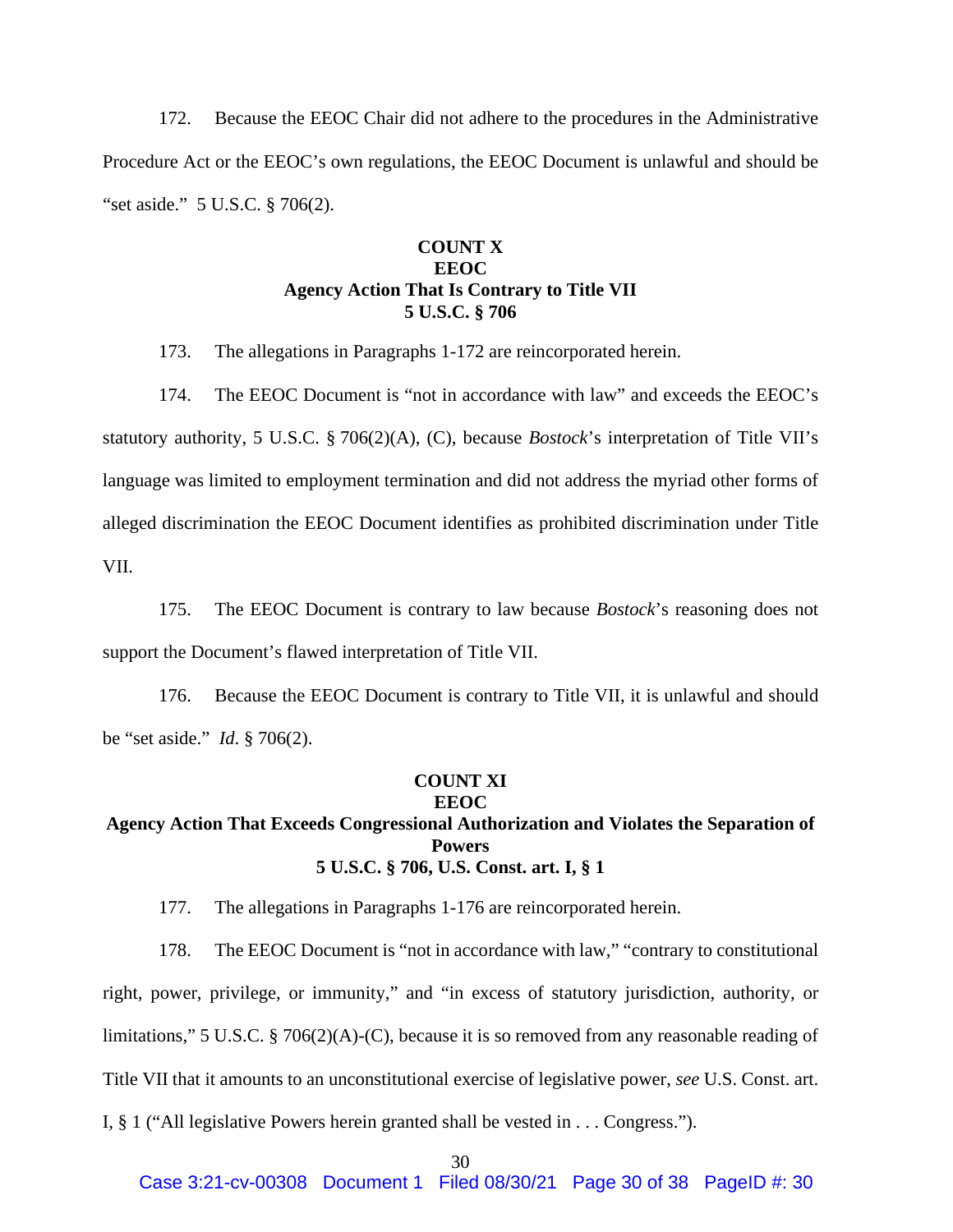179. Because the EEOC Document exceeds the EEOC's authority and violates separation-of-powers principles, it is unlawful and should be "set aside." 5 U.S.C. § 706(2).

# **COUNT XII EEOC Agency Action That Unlawfully Abrogates Plaintiffs' Sovereign Immunity 5 U.S.C. § 706, U.S. Const. amend. XI**

180. The allegations in Paragraphs 1-179 are reincorporated herein.

181. The EEOC Document is "not in accordance with law," "contrary to constitutional right, power, privilege, or immunity," and "in excess of statutory jurisdiction, authority, or limitations," 5 U.S.C. § 706(2)(A)-(C), because its flawed interpretation of Title VII constitutes an unlawful attempt to abrogate Plaintiffs' sovereign immunity.

182. Congress may abrogate the States' sovereign immunity pursuant to its authority to enforce the Fourteenth Amendment only to remedy violations of the Constitution by the States; it may not substantively redefine a State's constitutional obligations. *See City of Boerne v. Flores*, 521 U.S. 507, 520 (1997) (explaining that there "must be a congruence and proportionality between the injury to be prevented or remedied and the means adopted to that end").

183. Congress never identified any pattern of discrimination against homosexual or transgender individuals by the States, let alone one that amounted to a constitutional violation.

184. Because the EEOC Document is an unlawful attempt to abrogate Plaintiffs' sovereign immunity, it is unlawful and should be "set aside." 5 U.S.C. § 706(2).

# **COUNT XIII EEOC Agency Action That Violates the Tenth Amendment 5 U.S.C. § 706, U.S. Const. amend. X**

185. The allegations in Paragraphs 1-184 are reincorporated herein.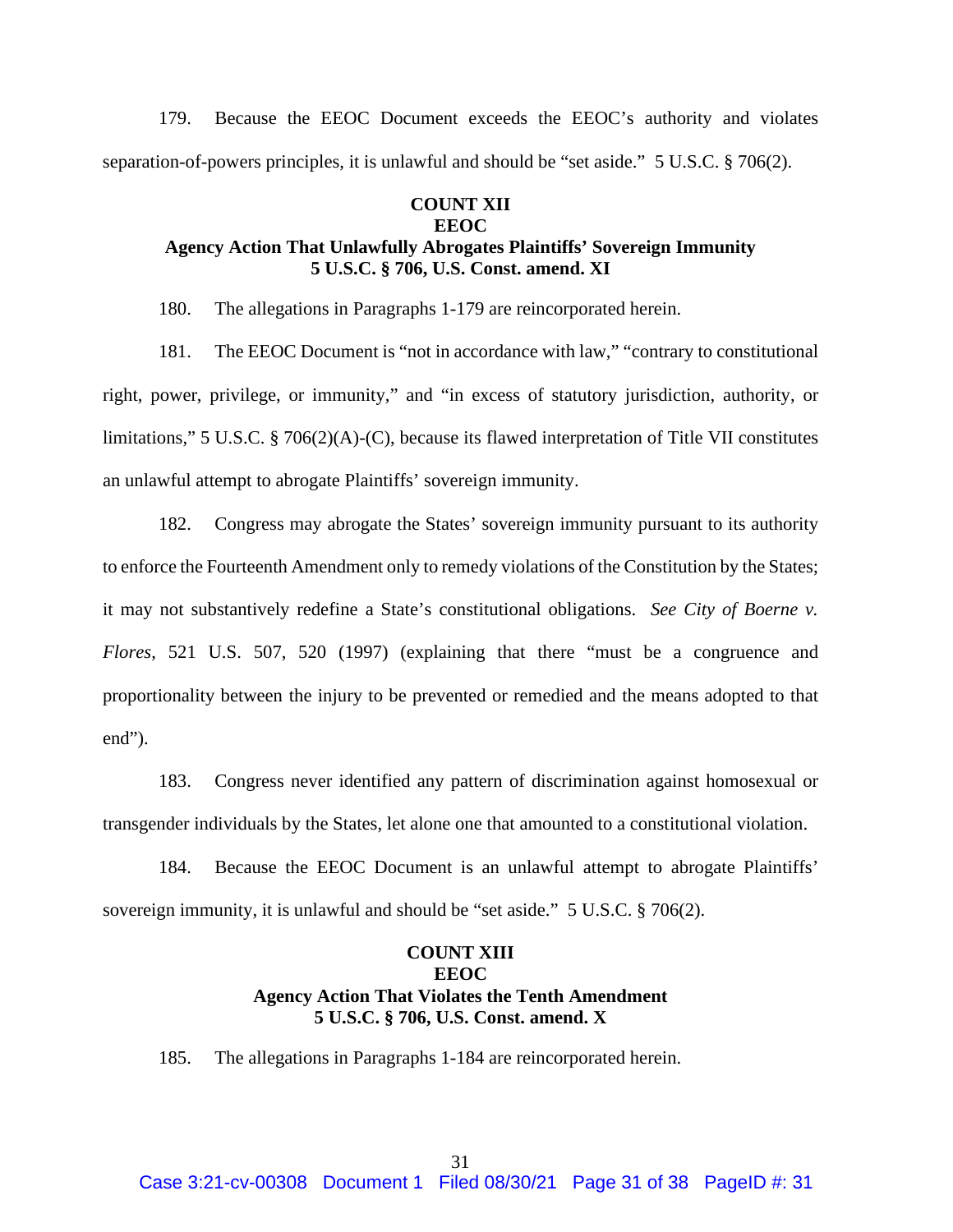186. The EEOC Document is "not in accordance with law," "contrary to constitutional right, power, privilege, or immunity," and "in excess of statutory jurisdiction, authority, or limitations," 5 U.S.C. § 706(2)(A)-(C), because it violates the Tenth Amendment to the U.S. Constitution. The EEOC Document interprets Title VII to intrude on the States' historic and traditional authority to safeguard privacy expectations in the workplace, absent any evidence that Congress intended that result. *See* U.S. Const. amend. X ("The powers not delegated to the United States by the Constitution, nor prohibited by it to the States, are reserved to the States respectively, or to the people."); *Rice*, 331 U.S. at 230 (explaining that Congress must make "clear and manifest" its purpose to supersede powers historically reserved to the States).

187. Because the EEOC Document is contrary to the Tenth Amendment, it is unlawful and should be "set aside." 5 U.S.C. § 706(2).

# **COUNT XIV Department of Education and EEOC Declaratory Judgment 5 U.S.C. § 706, 28 U.S.C. § 2201**

188. The allegations in Paragraphs 1-187 are reincorporated herein.

189. The Department's Interpretation and Fact Sheet are unlawful because they are legislative rules that did not undergo notice and comment.

190. The Department's Interpretation and Fact Sheet are unlawful because they are arbitrary and capricious.

191. The Department's Interpretation and Fact Sheet are contrary to law because they violate Title IX, Department regulations, and the Constitution.

192. Accordingly, Plaintiffs are entitled to a declaration that the Department's Interpretation and Fact Sheet are invalid and cannot be enforced against Plaintiffs.

193. The EEOC Document is unlawful because it exceeds the EEOC's statutory authority.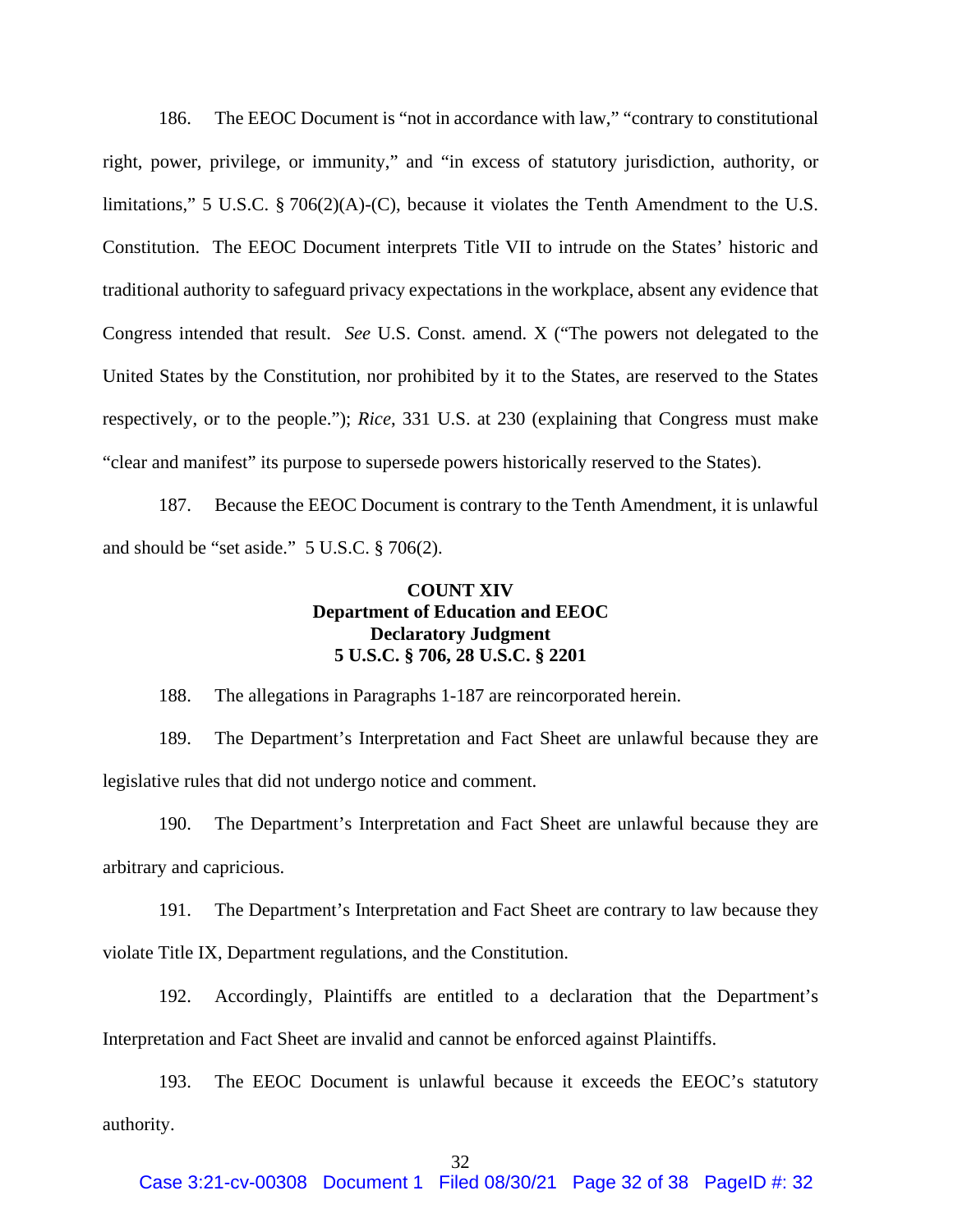194. The EEOC Document is unlawful because it is a legislative rule that was adopted without notice and comment and in violation of the EEOC's own procedures.

195. The EEOC Document is contrary to law because it violates Title VII and the Constitution.

196. Accordingly, Plaintiffs are entitled to a declaration that the EEOC Document is invalid and cannot be enforced against Plaintiffs.

#### **REQUEST FOR RELIEF AND DEMAND FOR JUDGMENT**

Plaintiffs respectfully request the following relief:

A. A declaratory judgment holding unlawful the Department's Interpretation and Fact Sheet.

B. A declaratory judgment holding that Plaintiffs are not bound by the Department's Interpretation and Fact Sheet.

C. A declaratory judgment affirming that Plaintiffs and Title IX recipients located therein may continue to separate students by biological sex in appropriate circumstances in accordance with Title IX's statutory text and longstanding Department regulations.

D. A declaratory judgment that Title IX does not prohibit Plaintiffs and Title IX recipients located therein from maintaining showers, locker rooms, bathrooms, residential facilities, and other living facilities separated by biological sex or from regulating each individual's access to those facilities based on the individual's biological sex.

E. A declaratory judgment that Title IX does not require a Title IX recipient's employees or students to use a transgender individual's preferred pronouns.

F. A declaratory judgment that Title IX does not prohibit Plaintiffs and Title IX recipients located therein from maintaining athletic teams separated by biological sex or from assigning an individual to a team based on the individual's biological sex.

#### 33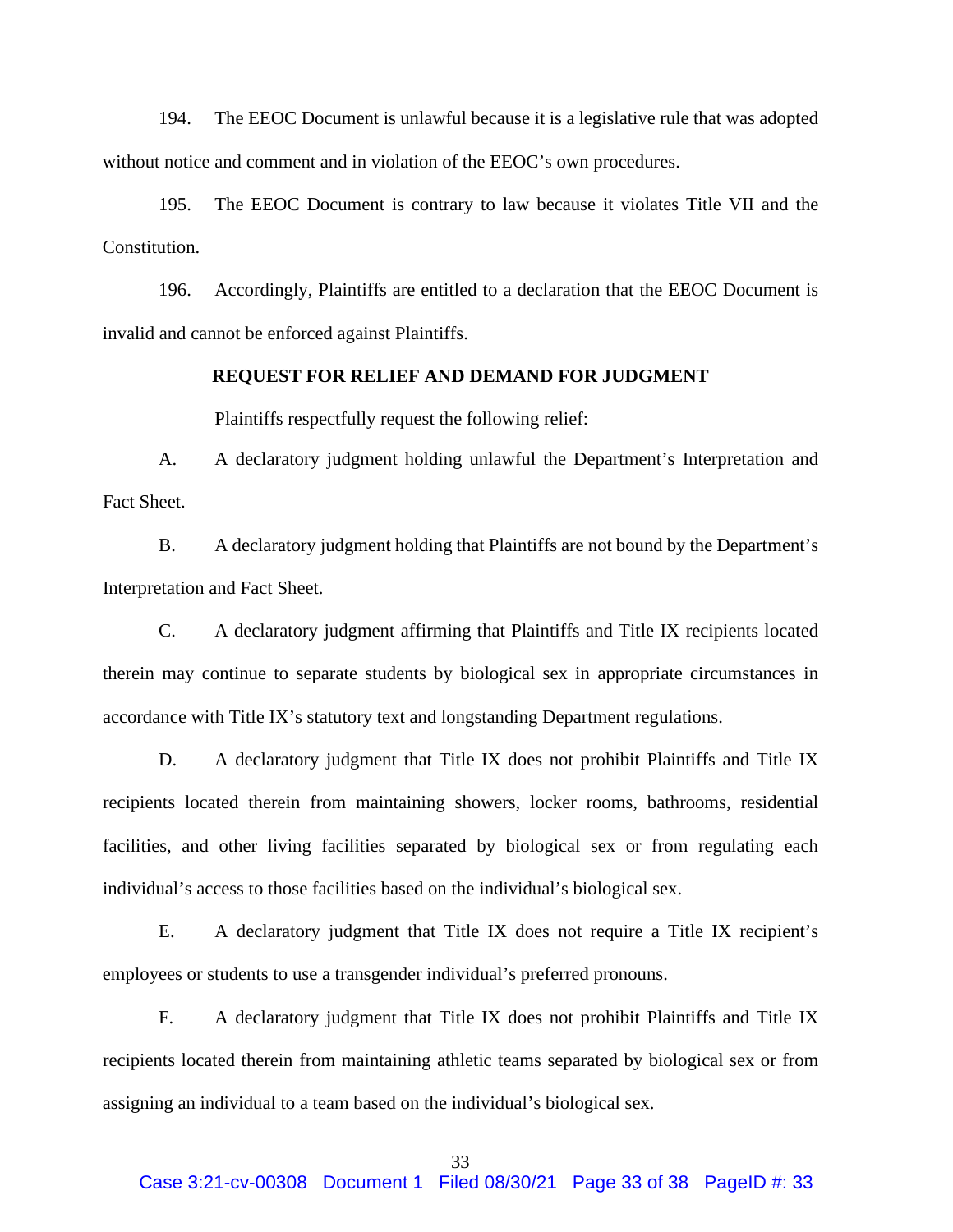G. A declaratory judgment holding that the Department lacked authority to issue the Interpretation and Fact Sheet.

H. A judgment setting aside the Interpretation and Fact Sheet.

I. A preliminary and permanent injunction prohibiting Defendants and their officers, agents, servants, employees, attorneys, and any other persons who are in active concert or participation with those individuals from enforcing the Interpretation and Fact Sheet.

J. A declaratory judgment holding unlawful the EEOC Document.

K. A declaratory judgment holding that Plaintiff States are not bound by the EEOC Document.

L. A declaratory judgment that the EEOC Chair lacked authority to issue the EEOC Document.

M. A declaratory judgment that Title VII does not prohibit employers from maintaining showers, locker rooms, bathrooms, and other living facilities separated by biological sex or from regulating each individual's access to those facilities based on the individual's biological sex.

N. A declaratory judgment that Title VII does not prohibit employers from maintaining dress codes based on biological sex or from requiring an individual to comply with the dress code that corresponds to the individual's biological sex.

O. A declaratory judgment that Title VII does not require an employer or its employees to use a transgender individual's preferred pronouns.

P. A judgment setting aside the EEOC Document.

Q. A preliminary and permanent injunction prohibiting Defendants and their officers, agents, servants, employees, attorneys, and any other persons who are in active concert or participation with those individuals from enforcing the EEOC Document.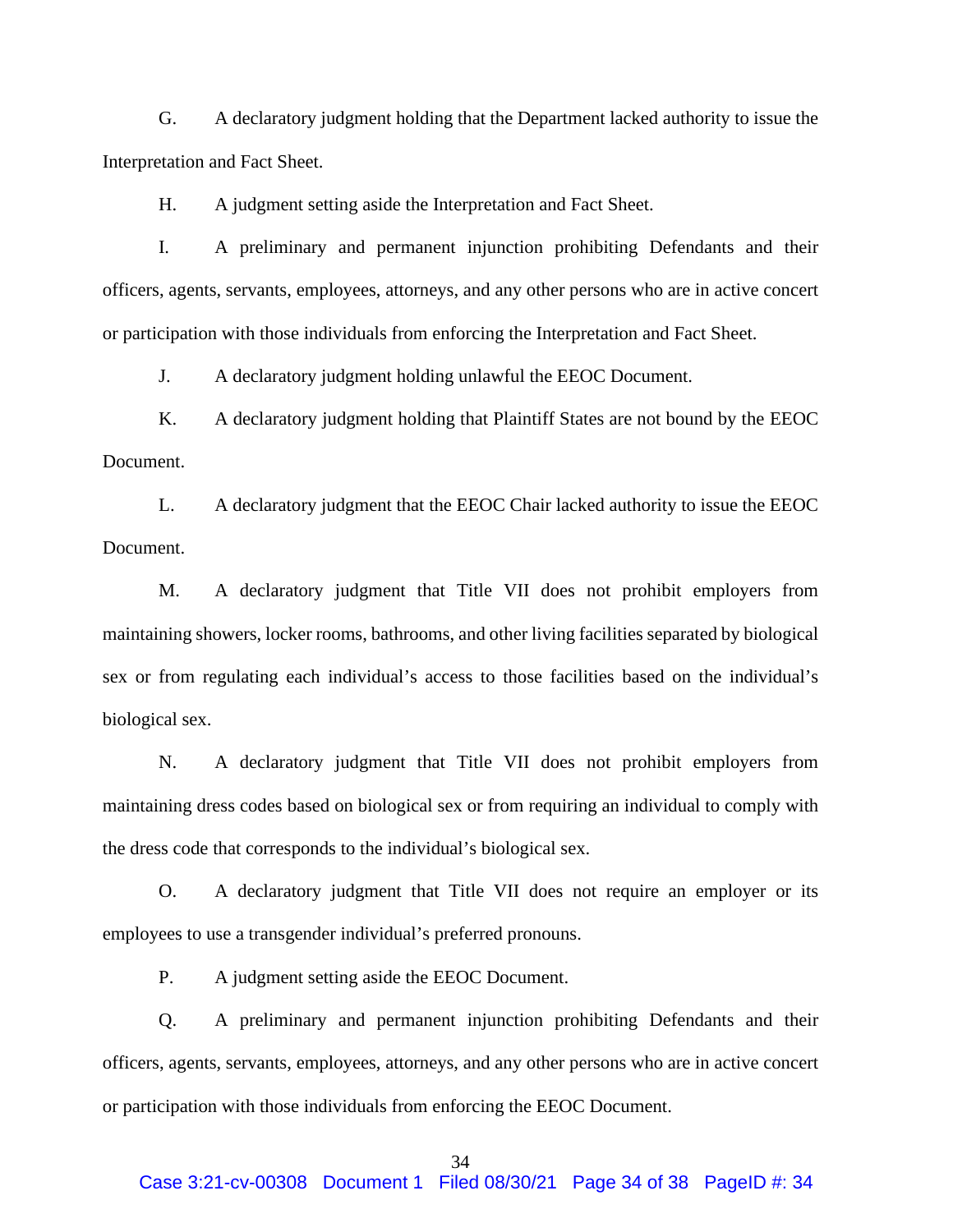R. All other relief to which Plaintiffs are entitled.

Respectfully submitted,

/s/ Matthew D. Cloutier (BPR # 036710) HERBERT H. SLATERY III *Attorney General and Reporter of Tennessee* ANDRÉE S. BLUMSTEIN *Solicitor General* SARAH K. CAMPBELL\* *Associate Solicitor General* CLARK L. HILDABRAND\* BRANDON J. SMITH\* *Assistant Solicitors General* MATTHEW D. CLOUTIER *Assistant Attorney General* Office of the Tennessee Attorney General and Reporter P.O. Box 20207 Nashville, TN 37202 (615) 741-7908 Matt.Cloutier@ag.tn.gov *Counsel for State of Tennessee*

/s/ A. Barrett Bowdre STEVE MARSHALL *Attorney General of Alabama* A. BARRETT BOWDRE\*  *Deputy Solicitor General* State of Alabama Office of the Attorney General 501 Washington Ave. Montgomery, AL 36130 (334) 242-7300 Barrett.Bowdre@AlabamaAG.gov *Counsel for State of Alabama*

/s/ Cori M. Mills TREG R. TAYLOR *Attorney General of Alaska* CORI M. MILLS\* *Deputy Attorney General* State of Alaska P.O. Box 110300 Juneau, AK 99811 (907) 465-3600 cori.mills@alaska.gov *Counsel for State of Alaska*

35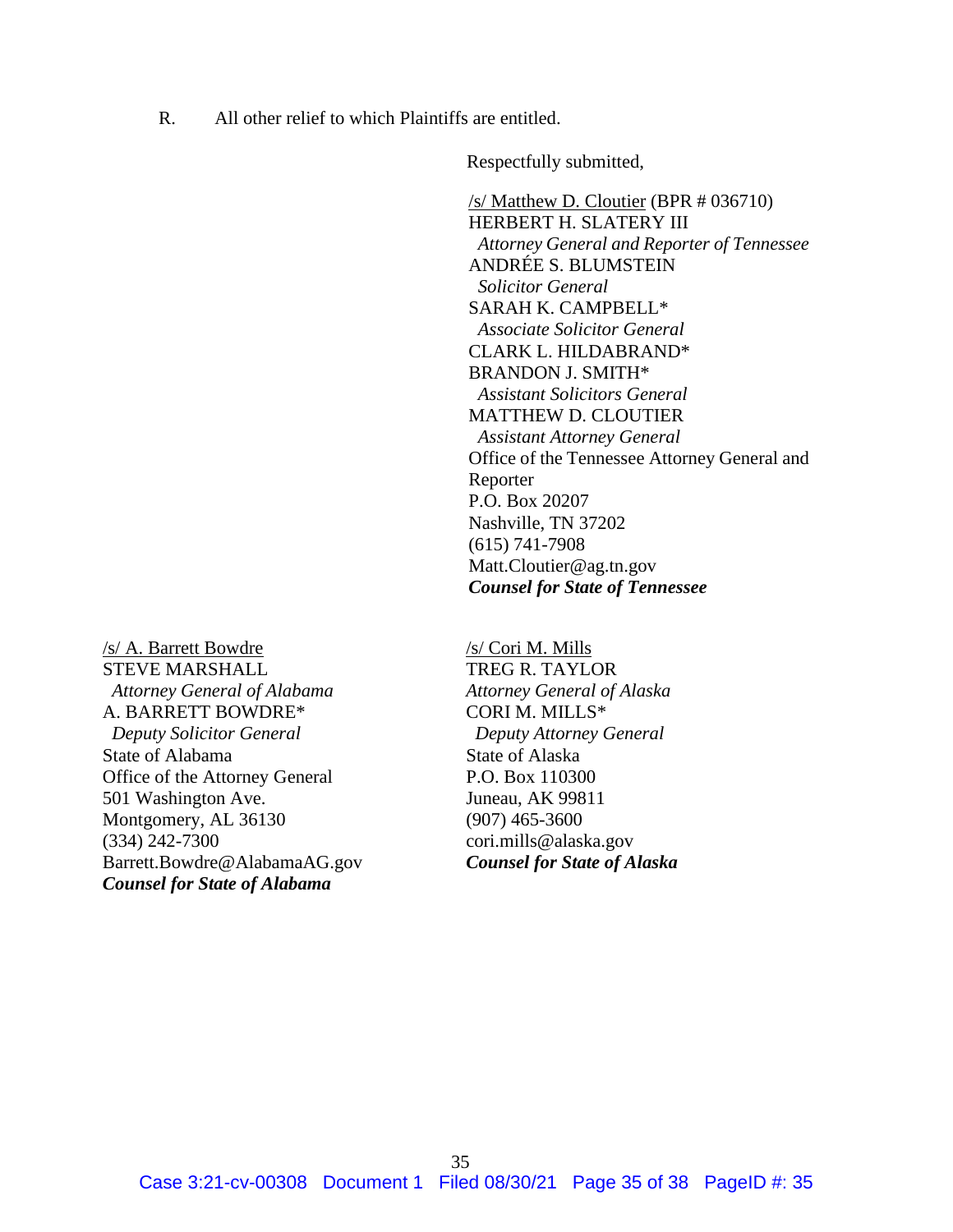/s/ Kate B. Sawyer MARK BRNOVICH *Attorney General of Arizona* KATE B. SAWYER\* *Assistant Solicitor General* Office of the Arizona Attorney General 2005 N. Central Ave. Phoenix, AZ 85004 (602) 542-8304 Kate.Sawyer@azag.gov *Counsel for State of Arizona*

/s/ Nicholas J. Bronni LESLIE RUTLEDGE *Attorney General of Arkansas* NICHOLAS J. BRONNI\* *Solicitor General* VINCENT M. WAGNER Deputy Solicitor General Office of the Arkansas Attorney General 323 Center St., Suite 200 Little Rock, AR 72201 (501) 682-6307 nicholas.bronni@arkansasag.gov *Counsel for State of Arkansas*

/s/ Drew F. Waldbeser CHRISTOPHER M. CARR *Attorney General of Georgia* DREW F. WALDBESER\* *Deputy Solicitor General* Office of the Georgia Attorney General 40 Capitol Square, S.W. Atlanta, GA 30334 (404) 458-3378 dwaldbeser@law.ga.gov *Counsel for State of Georgia*

/s/ W. Scott Zanzig LAWRENCE G. WASDEN *Attorney General of Idaho* W. SCOTT ZANZIG\* *Deputy Attorney General* Office of the Idaho Attorney General P.O. Box 83720 Boise, ID 83720 (208) 332-3556 scott.zanzig@ag.idaho.gov *Counsel for State of Idaho*

/s/ Thomas M. Fisher THEODORE E. ROKITA *Attorney General of Indiana* THOMAS M. FISHER\*  *Solicitor General* Office of the Indiana Attorney General IGC-South, Fifth Floor 302 West Washington St. Indianapolis, IN 46204 (317) 232-6255 Tom.Fisher@atg.in.gov *Counsel for State of Indiana*

/s/ Kurtis K. Wiard DEREK SCHMIDT *Attorney General of Kansas* KURTIS K. WIARD\* *Assistant Solicitor General* Office of the Kansas Attorney General 120 S.W. 10th Ave. Topeka, KS 66612 (785) 296-2215 kurtis.wiard@ag.ks.gov *Counsel for State of Kansas*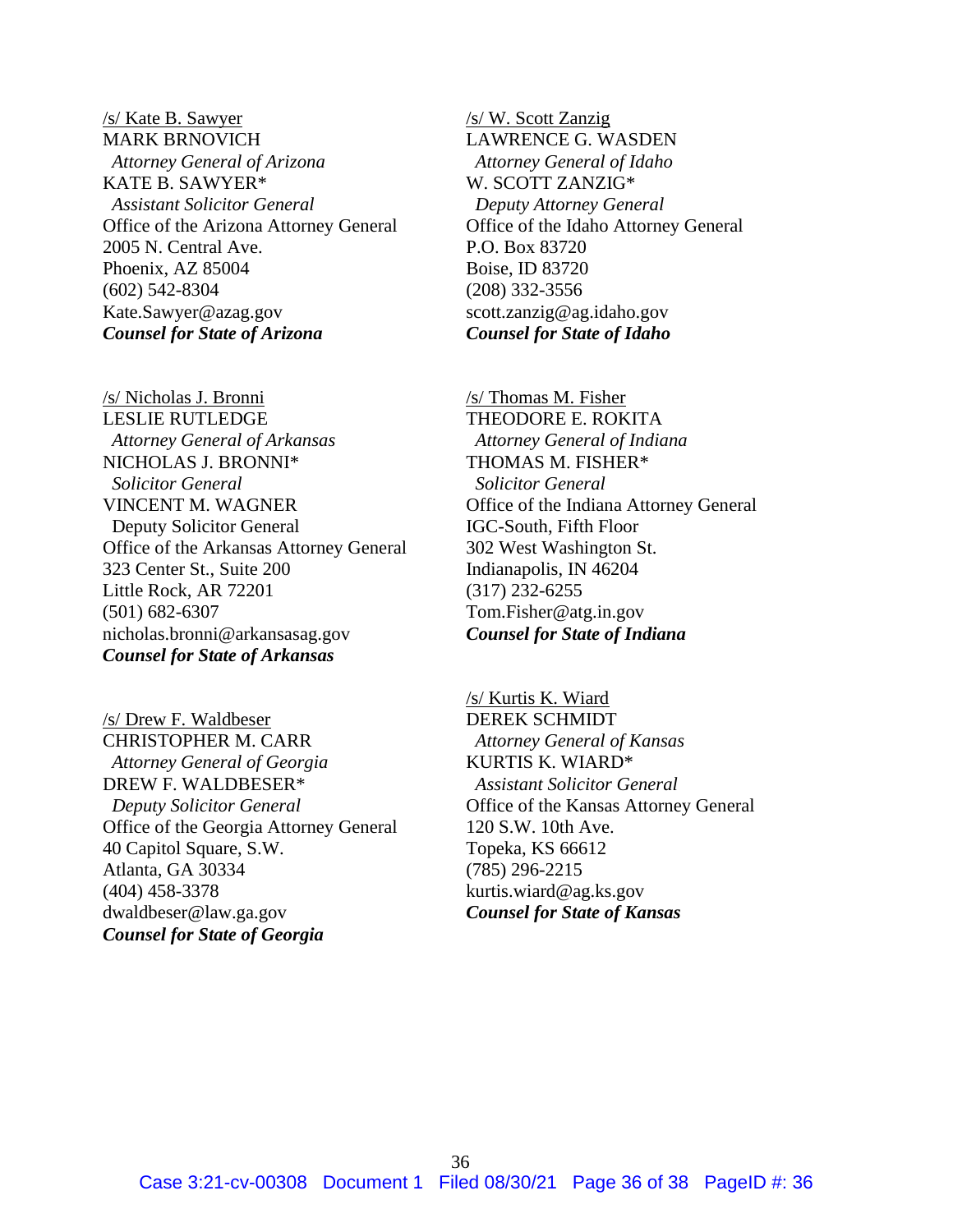/s/ Marc Manley DANIEL CAMERON *Attorney General of Kentucky* MARC MANLEY\* *Assistant Attorney General* COURTNEY E. ALBINI Assistant Solicitor General Office of the Kentucky Attorney General 700 Capital Ave., Suite 118 Frankfort, KY 40601 (502) 696-5300 Marc.Manley@ky.gov *Counsel for Commonwealth of Kentucky*

/s/ Elizabeth B. Murrill JEFF LANDRY *Attorney General of Louisiana* ELIZABETH B. MURRILL\* *Solicitor General* J. SCOTT ST. JOHN\* *Deputy Solicitor General* Louisiana Department of Justice 1885 N. Third St. Baton Rouge, LA 70804 (225) 326-6766 emurrill@ag.louisiana.gov stjohnj@ag.louisiana.gov *Counsel for State of Louisiana*

/s/ Justin L. Matheny LYNN FITCH  *Attorney General of Mississippi* JUSTIN L. MATHENY\*  *Deputy Solicitor General* State of Mississippi Office of the Attorney General P.O. Box 220 Jackson, MS 39205 (601) 359-3680 justin.matheny@ago.ms.gov *Counsel for State of Mississippi*

/s/ D. John Sauer ERIC S. SCHMITT *Attorney General of Missouri* D. JOHN SAUER\*  *Solicitor General* Office of the Missouri Attorney General P.O. Box 899 Jefferson City, MO 65102 (573) 751-8870 John.Sauer@ago.mo.gov *Counsel for the State of Missouri*

/s/ Christian B. Corrigan AUSTIN KNUDSEN *Attorney General of Montana* DAVIS M.S. DEWHIRST *Solicitor General* CHRISTIAN B. CORRIGAN\* *Assistant Solicitor General* Office of the Montana Attorney General 215 North Sanders P.O. Box 201401 Helena, MT 59620 (406) 444-2707 Christian.Corrigan@mt.gov *Counsel for State of Montana*

/s James A. Campbell DOUGLAS J. PETERSON *Attorney General of Nebraska* JAMES A. CAMPBELL\* *Solicitor General* Office of the Nebraska Attorney General 2115 State Capitol Lincoln, NE 68509 (402) 471-2682 jim.campbell@nebraska.gov *Counsel for State of Nebraska*